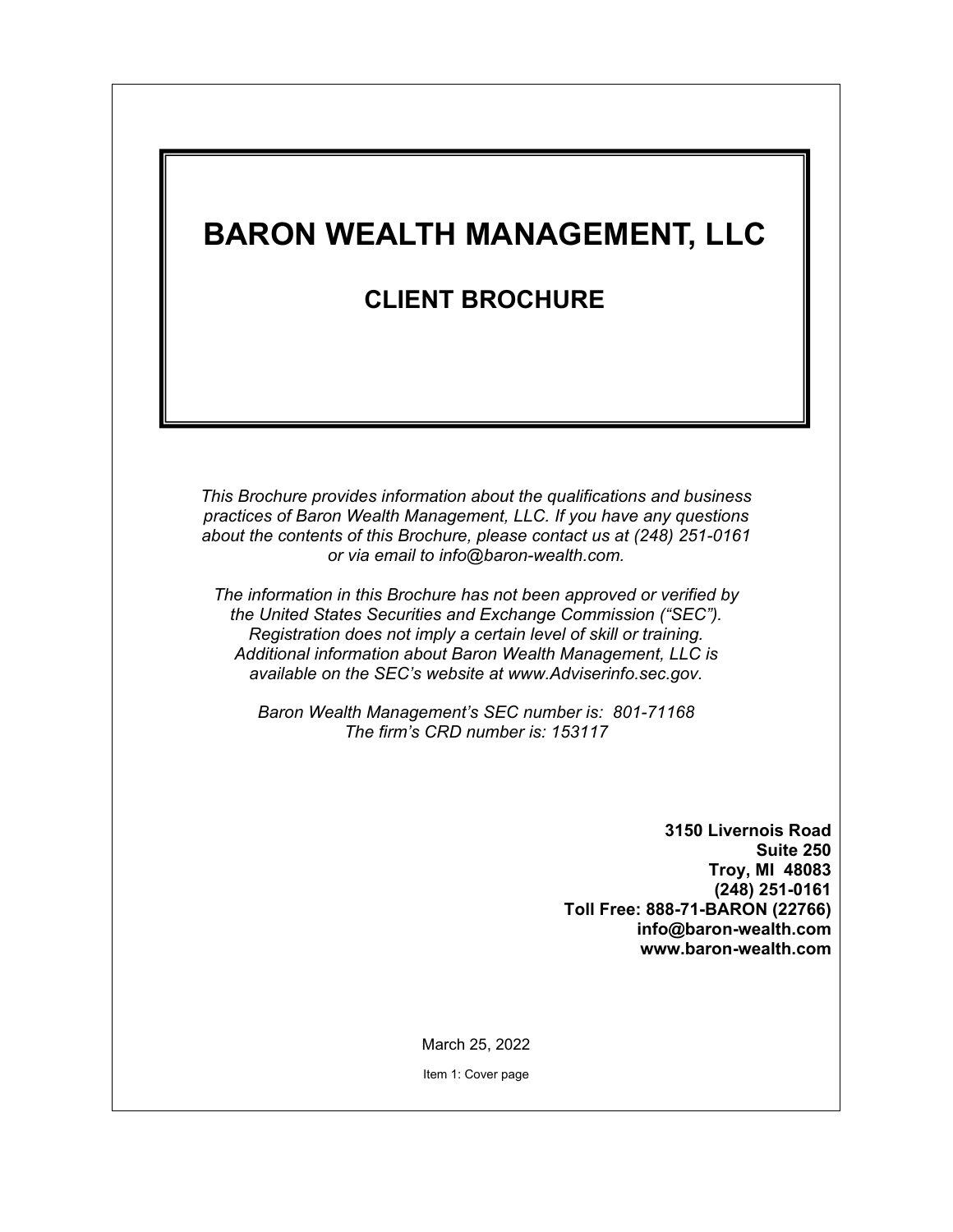### **ITEM 2: MATERIAL CHANGES**

Registered Investment Advisers are required to report updates in the business and service information contained in their Form ADV 1 and ADV 2 Brochures according to the following schedule: 1) Promptly throughout the year when changes occur and 2) no less than annually, within 90 days of the Advisor's fiscal year end.

Baron Wealth Management, LLC ("BWM") most recently filed this Form ADV 2A Brochure with the United States Securities and Exchange Commission ("SEC") on March 25, 2022. There were no material changes to report. The following information that has been amended:

Item 4.E was amended to reflect Baron Wealth Management's fiscal year end assets under management as of the close of business on 12/31/21, which consisted of \$569,888,230 in 534 managed accounts. The discretionary and nondiscretionary assets are owned by individuals, high net worth individuals and corporations or other business entities.

The staff of Baron Wealth Management enjoys hearing from our clients. As always, if you have any questions, would like any additional information about our services, or would like a copy of our Form ADV Brochures and our Client Relationship Summary (Form CRS), please do not hesitate to contact us.

Baron Wealth Management, LLC 3150 Livernois Road, Suite 250 Troy, MI 48083 (248) 251-0161 Toll Free: 888-71-BARON (22766) info@baron-wealth.com www.baron-wealth.com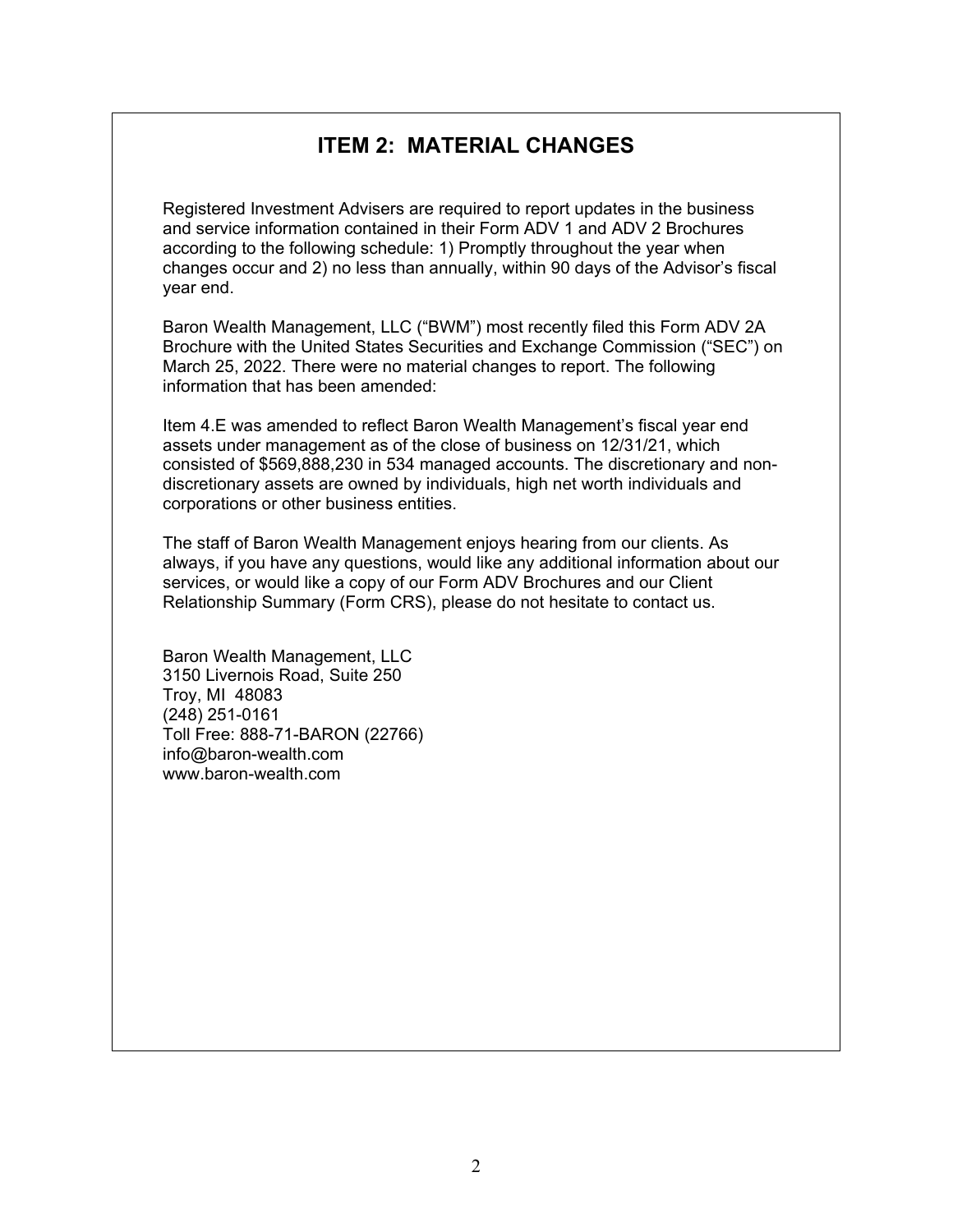# **ITEM 3: TABLE OF CONTENTS**

| <b>Cover Page</b>                                                                                                                                                                                                                                                                                                                                                                                                                                                                                                  | 1                                                                                |
|--------------------------------------------------------------------------------------------------------------------------------------------------------------------------------------------------------------------------------------------------------------------------------------------------------------------------------------------------------------------------------------------------------------------------------------------------------------------------------------------------------------------|----------------------------------------------------------------------------------|
| <b>Item 2: Material Changes</b>                                                                                                                                                                                                                                                                                                                                                                                                                                                                                    | $\mathbf{2}$                                                                     |
| <b>Item 3: Table of Contents</b>                                                                                                                                                                                                                                                                                                                                                                                                                                                                                   | 3                                                                                |
| Item 4: Advisory Business<br>A. Description of the Advisory Firm<br>B. Types of Advisory Services<br>1. Wealth Management Services<br>2. Consultation Services<br>3. General Education Seminars / Workshops<br>4. Independent Managers<br>C. Client Tailored Services and Client Imposed Restrictions<br>D. Wrap Fee Programs<br>E. Amounts Under Management                                                                                                                                                       | 5<br>5<br>6<br>6<br>$\overline{7}$<br>8<br>8<br>9<br>10<br>10                    |
| Item 5: Fees, Compensation and Termination of Services<br>A. Compensation<br>1. Wealth Management Services<br>2. Consultation Services<br>3. General Education Seminars/Workshops<br>4. Independent Managers<br>B. Payment of Fees<br>1. Wealth Management Services<br>2. Consultation Services<br>3. General Education Seminars/Workshops<br>4. Independent Managers<br>C. Clients Are Responsible for Third Party Fees<br>D. Prepayment of Fees<br>E. Outside Compensation for the Sale of Securities to Clients | 10<br>10<br>10<br>11<br>11<br>11<br>12<br>12<br>12<br>12<br>12<br>12<br>13<br>13 |
| Item 6: Performance-Based Fees & Side-By-Side Management                                                                                                                                                                                                                                                                                                                                                                                                                                                           | 14                                                                               |
| Item 7: Types of Clients and Minimum Account Size                                                                                                                                                                                                                                                                                                                                                                                                                                                                  | 14                                                                               |
| Item 8: Methods of Analysis, Investment Strategies, and Risk<br>of Investment Loss<br>A. Methods of Analysis and Investment Strategies<br>1. Advisor's Methods and Strategies<br><b>B.</b> Material Risks Involved<br>C. Risks of Specific Securities Utilized                                                                                                                                                                                                                                                     | 15<br>15<br>16<br>19<br>20                                                       |
| Item 9: Disciplinary Information                                                                                                                                                                                                                                                                                                                                                                                                                                                                                   | 21                                                                               |
| Item 10: Other Financial Industry Activities and Affiliations<br>A. Registration as a Broker/Dealer ("BD") or BD Representative<br>B. Registration as a Futures Commission Merchant, Commodity<br>Pool Operator, or a Commodity Trading Advisor                                                                                                                                                                                                                                                                    | 21<br>21<br>21                                                                   |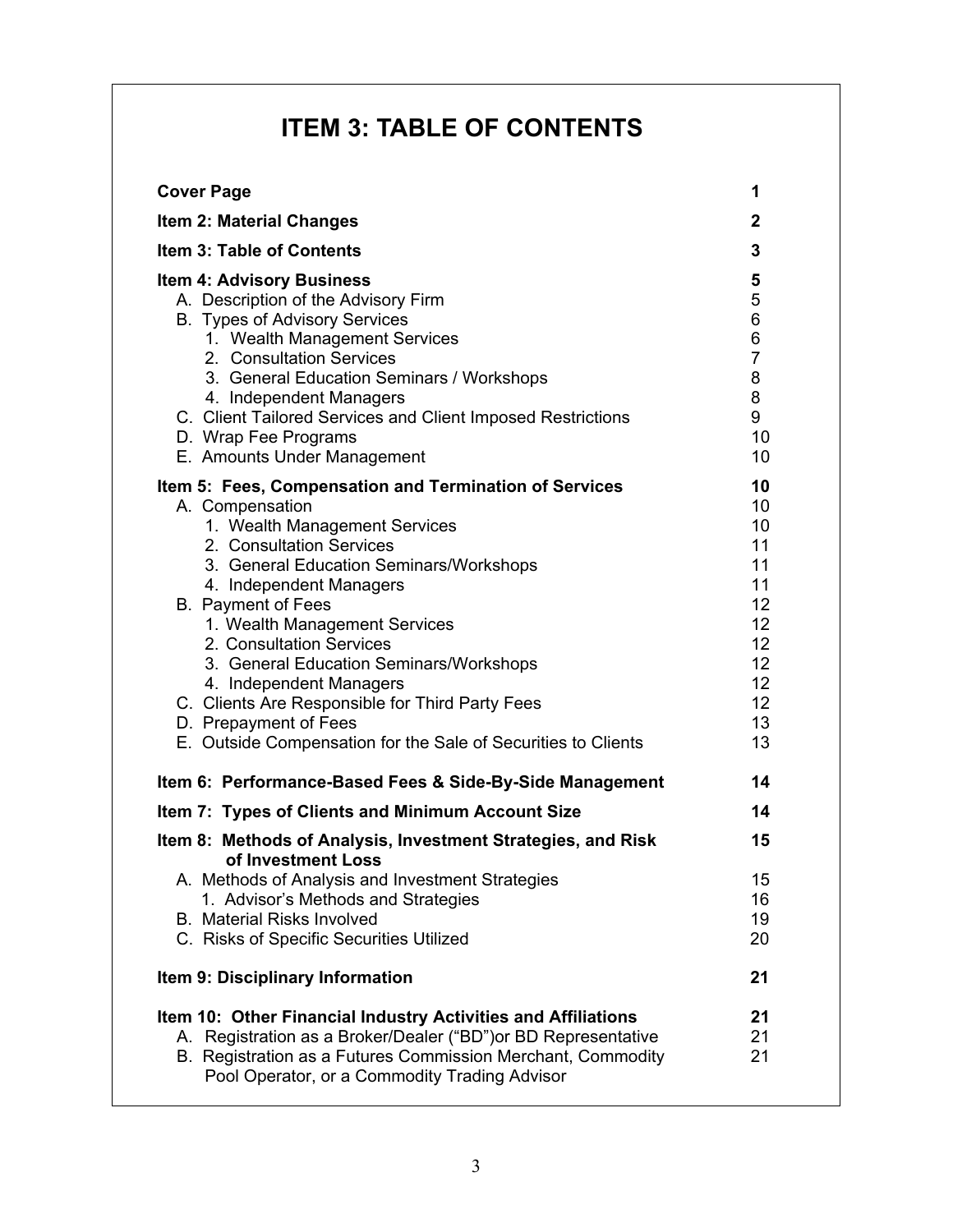| C. Relationships Material to this Advisory Business and Possible                                                     | 21 |
|----------------------------------------------------------------------------------------------------------------------|----|
| Conflicts of Interests / Other Business Activities<br>D. Selection of Other Advisors and Compensation for Selections | 23 |
|                                                                                                                      |    |
| Item 11: Code of Ethics, Participation or Interest in Client                                                         | 24 |
| <b>Transactions and Personal Trading</b>                                                                             |    |
| A. Code of Ethics                                                                                                    | 24 |
| B. Recommendations Involving Material Financial Interests                                                            | 26 |
| C. Investing Personal Money in the Same Securities as Clients                                                        | 26 |
| D. Trading Securities at/Around the Same Time as Clients                                                             | 26 |
| Item 12: Brokerage Practices                                                                                         | 27 |
| A. Factors Used to Select Custodians and/or Broker/Dealers                                                           | 27 |
| 1. Research and Other Soft-Dollar Benefits                                                                           | 28 |
| 2. Brokerage for Client Referrals                                                                                    | 30 |
| 3. Clients Directing Which Broker/Dealer/Custodian to Use                                                            | 30 |
| B. Aggregating (Block) Trading for Multiple Client Accounts                                                          | 30 |
| <b>Item 13: Reviews of Accounts</b>                                                                                  | 32 |
| A. Frequency and Nature of Periodic Reviews                                                                          | 32 |
| <b>B.</b> Reviewers                                                                                                  | 32 |
| C. Factors That Will Trigger Non-Periodic Account Reviews                                                            | 33 |
| D. Content and Frequency of Regular Reports to Clients                                                               | 33 |
|                                                                                                                      |    |
| Item 14: Client Referrals and Other Compensation                                                                     | 33 |
| A. Economic Benefits Provided by Third Parties for Advice                                                            | 33 |
| Rendered to Clients (Sales Awards or Other Benefits)                                                                 |    |
| B. Compensation to Non-Advisory Personnel for Client Referrals                                                       | 33 |
| Item 15: Custody                                                                                                     | 34 |
| <b>Item 16: Investment Discretion</b>                                                                                | 34 |
|                                                                                                                      |    |
| Item 17: Voting Client Securities (Proxy Voting)                                                                     | 35 |
| Item 18: Financial Information                                                                                       | 35 |
| A. Balance Sheet                                                                                                     | 35 |
| B. Financial Conditions Reasonably Likely to Impair Ability to                                                       | 35 |
| Meet Contractual Commitments to Clients                                                                              |    |
|                                                                                                                      | 35 |
| C. Bankruptcy Petitions in Previous Ten Years                                                                        |    |
| <b>Privacy Policy</b>                                                                                                | 35 |

Clients and Prospective Clients: ADV 2B Brochure(s) follow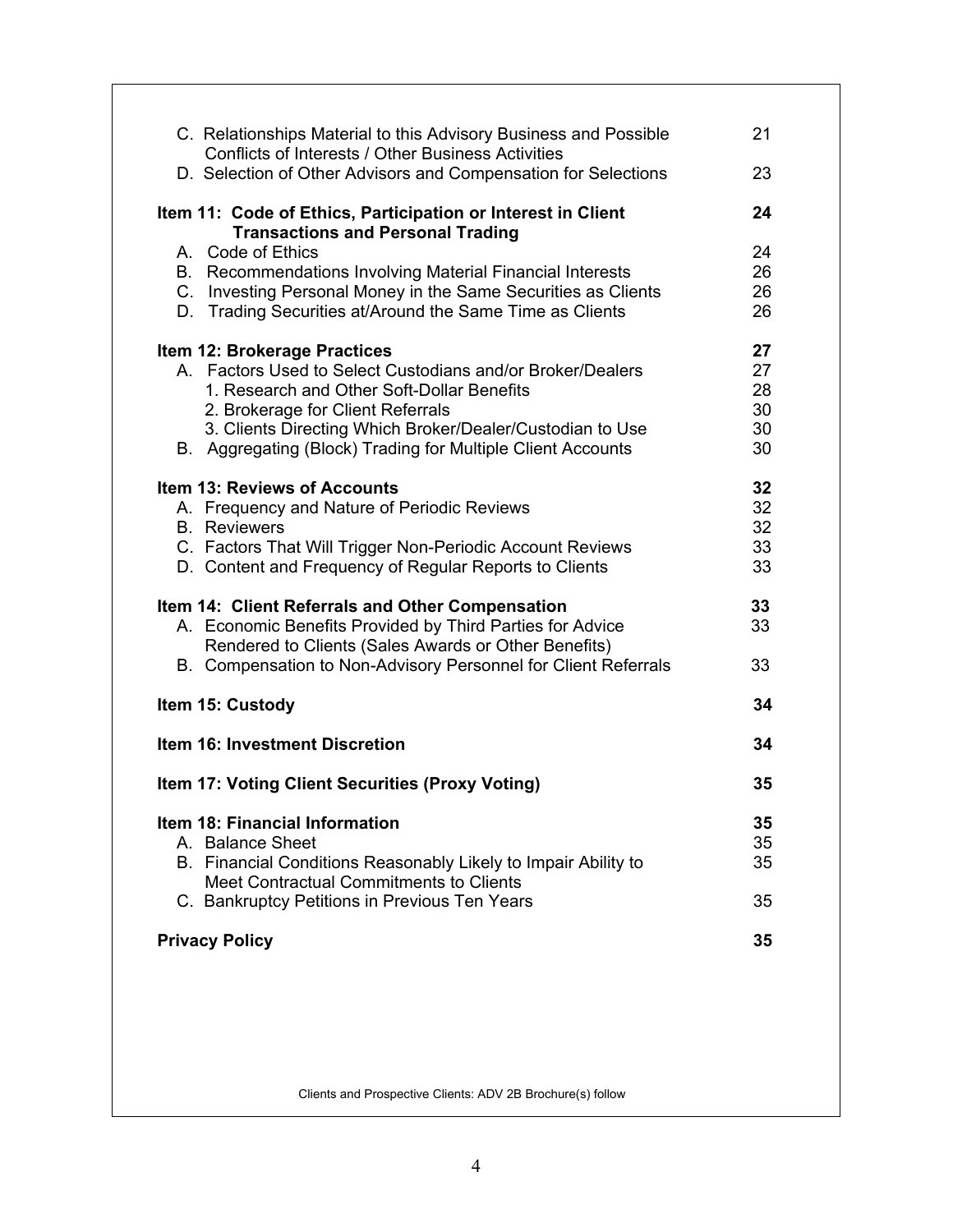### **ITEM 4: ADVISORY BUSINESS**

#### **A. DESCRIPTION OF THE ADVISORY FIRM**.

Baron Wealth Management, LLC ("*Baron Wealth Management" or "Advisor"*) has been in the business since March 2010, when the Advisor was initially registered with the United States Securities and Exchange Commission ("SEC") and notice filed in Michigan. Baron Wealth Management is headquartered in Troy, Michigan.

Beth A. Zilka is 100% owner and Managing Member of the Advisor. Ms. Zilka is also the Advisor's Chief Compliance Officer.

#### **B. TYPES OF ADVISORY SERVICES**

Baron Wealth Management offers professional *fee-based* Wealth Management and Consultation Services. The Advisor can provide customized services to individuals, pension and profit-sharing plans, trusts, estates, charitable organizations, corporations, other investment professionals and business entities. The Advisor may also offer occasional general education seminars or workshops and access to independent managers. Baron Wealth Management is a fiduciary to each of its clients.

*"Advisor Representatives*" are those persons authorized by the firm to deliver financial and investment advisory services. The term "fee-based" means that Baron Wealth Management is an independent Investment Advisor and is compensated *onl*y in the form of advisory fees paid by investors. Advisor Representatives of Baron Wealth Management are not registered representatives of a broker/dealer and do not accept commissions for securities recommendations.

The Advisor is not a broker/dealer or custodial firm. Any transactions in securities will be executed by an unaffiliated custodial firm of clients' choosing.

Baron Wealth Management is not an insurance agency. One Adviser Representative (Beth Zilka) is an independently licensed insurance representative. Therefore, in connection with this outside business activity, Ms. Zilka may receive normal commissions paid by insurance companies when clients purchase insurance. Clients are welcome but are never obligated to utilize any insurance product or company that may be recommended.

Baron Wealth Management is only compensated for advisory services through a retainer arrangement or via hourly and project fees, depending upon the scope of the engagement.

Baron Wealth Management may offer a complimentary general consultation to discuss services available, to give a prospective client time to review services desired, and to determine the possibility of a potential Client-Advisor relationship. Services begin only after the Client and Advisor formalize the relationship with a properly executed Client Agreement.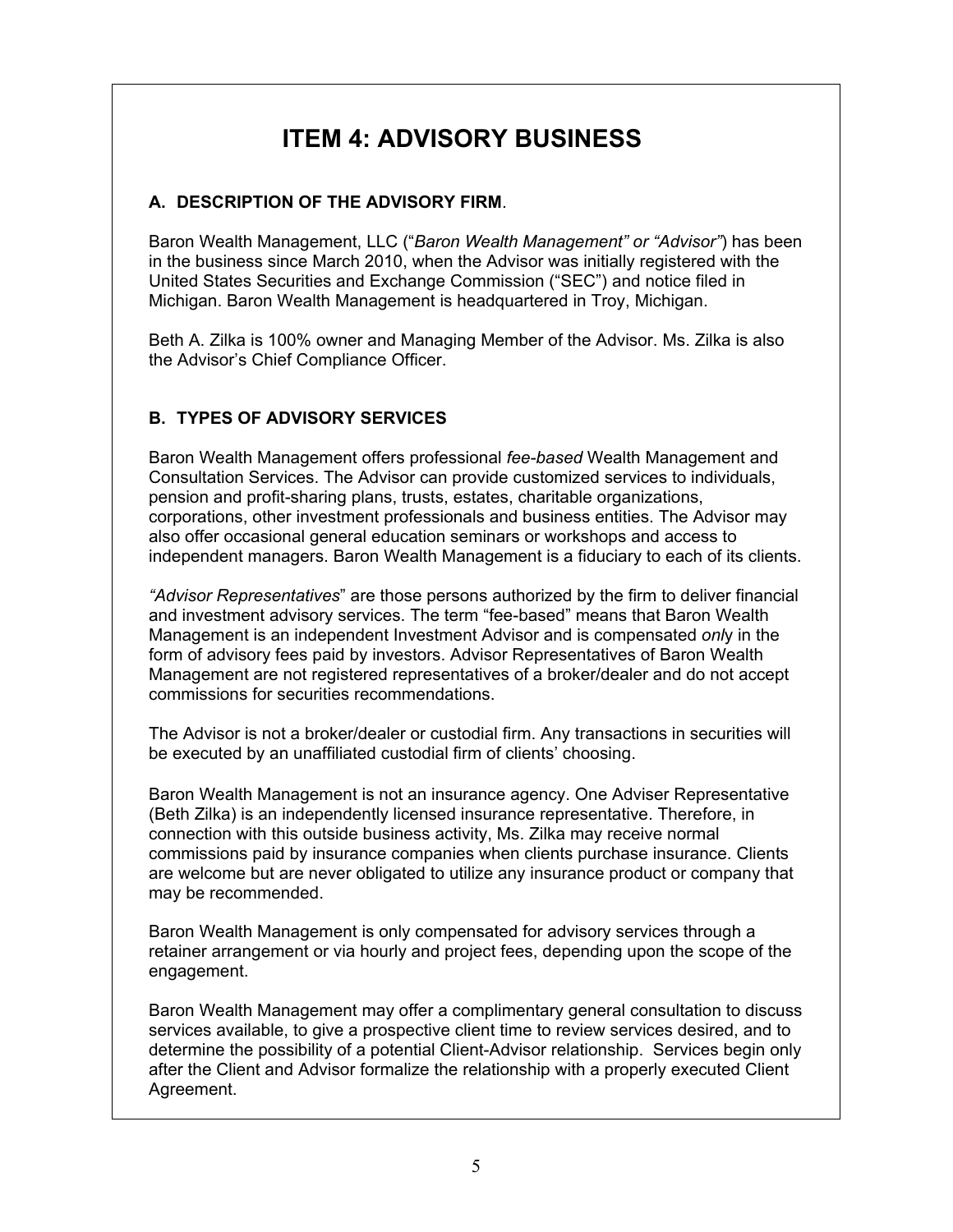After the formal engagement and depending upon the scope of the engagement, the Advisor and client will share in a data gathering and discovery process in an effort to determine the client's needs, goals, intentions, time horizons, risk tolerance and investment objectives, based upon information provided by the client and the nature of services requested. The client and Advisor may complete a risk assessment, investment policy statement or similar document, depending upon the nature of services to be provided. Baron Wealth Management's categories of services are as follows:

**Wealth Management Services** are comprehensive in nature and provide for financial planning services in addition to investment management services. Wealth Management Services involve ongoing and continuous advice and services.

**Consultation Services** are hourly or project-based services and generally terminate upon the delivery of services.

**General Educational Workshops and Seminars** are occasionally designed for companies and individuals and do not provide for individualized advice or service.

Additionally, in conjunction with its Wealth Management Services, Baron Wealth Management can utilize the **Independent Manager** program available via Charles Schwab & Co., Inc., ("Managed Account Access™"), which provides access to institutional industry leading institutional money managers at low minimums and with streamlined account administration.

**1. Wealth Management Services** involve ongoing and continuous financial planning and portfolio management services. The Advisor's Wealth Management Services can be comprehensive in nature and encompass financial planning and asset management services via an annual retainer arrangement rather than a billing arrangement based upon a percentage of assets under management.

Baron Wealth Management focuses on providing individualized services that are tailored to meet the stated needs and objectives of the client. In the delivery of initial and ongoing services and based upon the client's level of participation, the Advisor will normally include a comprehensive review of the overall aspects of a client's current financial situation and consider both long and short-term objectives and goals, or as directed by the client. After an analysis and data-gathering process and depending upon the nature of services desired, Baron Wealth Management may engage in the following:

- $\div$  A review of an existing financial plan (if a plan is currently in place)
- $\div$  Update an existing financial plan (if applicable)
- $\div$  Preparation of a new financial plan (if applicable)
- $\div$  Existing portfolio review and analysis
- Preparation of asset allocation recommendations
- $\cdot \cdot$  Preparation of a customized investment policy with the client's participation
- ❖ Recommendation of specific investments
- $\cdot \cdot$  Implementation of an investment plan
- $\div$  Ongoing Wealth Management and Consultations in connection with the client's financial plan
- $\div$  Ongoing management of the client's investment portfolio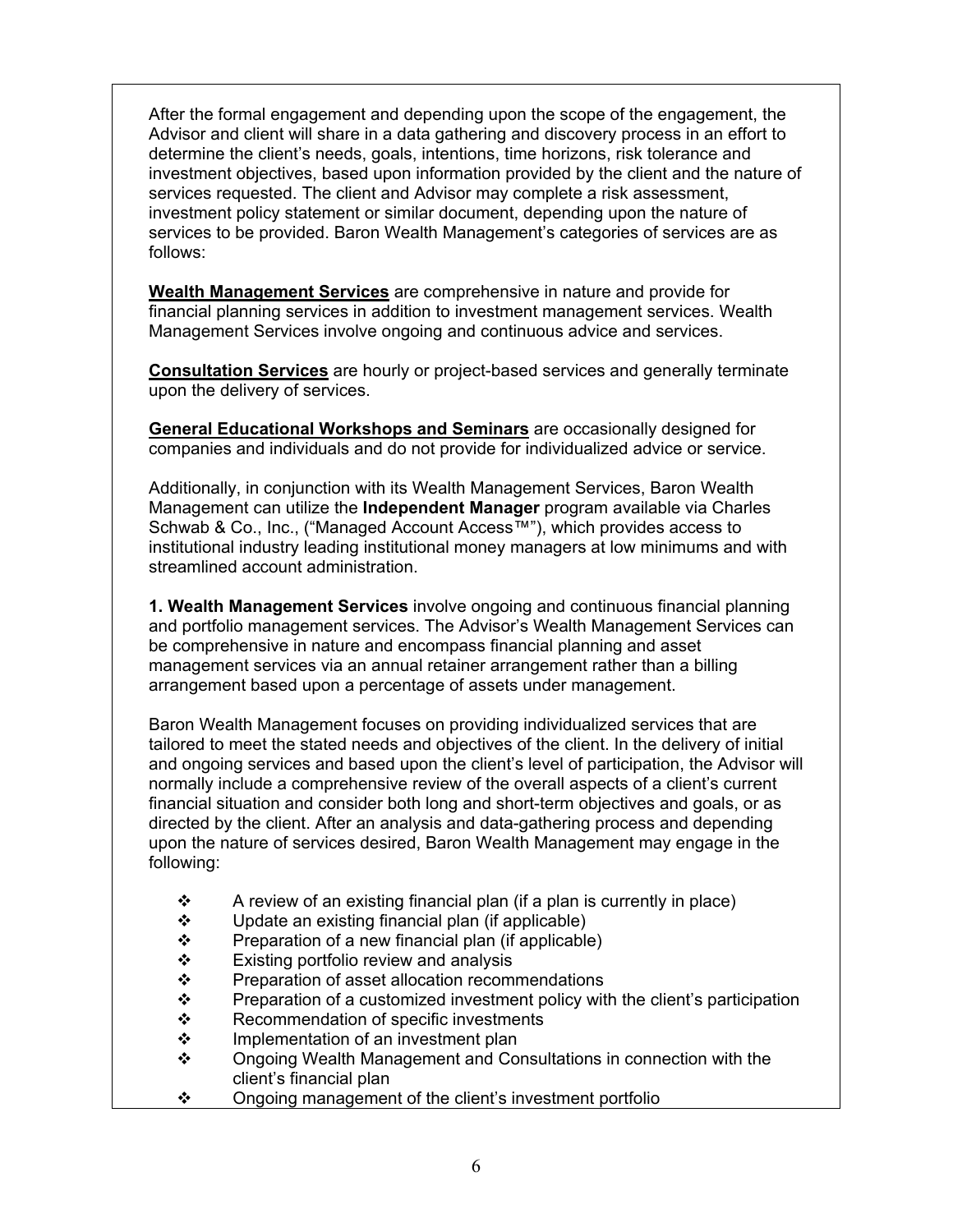The Advisor's Wealth Management Services are provided to clients invested in stocks, mutual funds, exchange traded funds and other assets, as outlined in the designed investment strategies. Services and investment recommendations in connection to assets invested in a corporate retirement plans are limited to those offered within the plan and via the plan's contracted service providers. Baron Wealth Management may advise on or recommend investments in private placement securities when consistent with accredited investors' (as defined under Rule 501 of the Securities Act of 1933, as amended) investment goals and objectives. In such cases, the Advisor receives no additional compensation other than its normal investment management fees.

The ongoing Wealth Management Services provided are individualized and therefore based upon the client's stated unique individual needs. Clients engaging Wealth Management Services must play an active role. The Advisor requires participation in the financial and investment review, the development of a financial plan, the development of an investment policy or similar document, the development of the investment plan, and the ongoing advice and recommendations. During the course of the engagement, clients may call the office at any time during business hours to discuss their financial plan, their portfolio or to ask questions, but the Advisor recommends that clients initiate a meeting no less than annually. *However, clients are obligated to immediately inform the Advisor of any changes in their financial situation*  to provide the Advisor with the opportunity to review the portfolio to ensure it is still *structured to help meet the client's stated needs and objectives.*

The Advisor's ongoing services are also based upon unique individual needs as stated by the client. Once any recommendations have been implemented, Baron Wealth Management provides ongoing review, advice and recommendations. The underlying portfolio assets will be reviewed internally on a frequent basis (generally quarterly or more often), depending upon the types of investments, market conditions, at the discretion of the Advisor, or as may be specifically requested by the client. Any investments placed with Independent Managers for services will generally be reviewed quarterly if part of the Advisor's managed portfolio.

**2. Consultation Services.** Baron Wealth Management is available on a limited basis to provide Consultation Services on an hourly or project fee basis. The Advisor can tailor services as desired by the client. Consultation Services may be comprehensive in nature or may only focus on certain consultation needs as directed by the client. Advice may be provided on general issues (such as one or more various components of financial planning) relating to such topics as financial management, risk management, asset allocation, investment research, financial issues relating to divorce or marital issues, general tax issues, retirement planning, educational funding, goal setting, business owner issues; general estate issues; or other needs as identified by the client.

Where Consultation Services only focus on certain areas of client interests, needs or is otherwise limited, clients must understand that a client's overall financial and investment needs and objectives may not be considered as a result of time and/or service restraints placed on the Advisor's services.

Advisor Representatives may suggest the client work closely with the client's attorney, accountant, insurance agent, and the client's custodian. Clients requiring assistance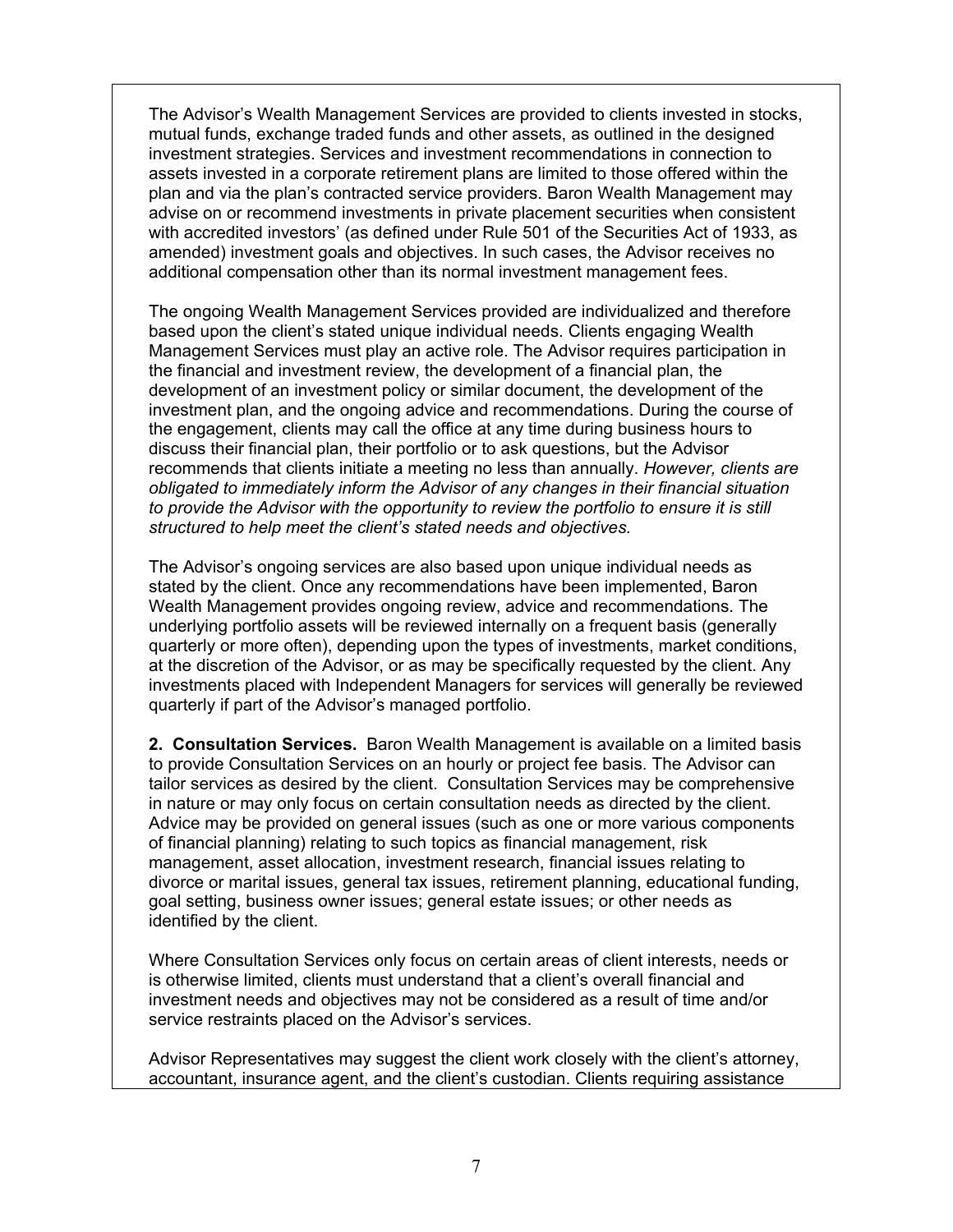on issues relating to matters outside of investment advisory topics should consult their personal tax Advisor, legal counsel, or other professionals for expert opinions.

Implementation of any advice or recommendations pertaining to securities and/or nonsecurities matters (such as insurance), in whole or in part, is entirely at the client's discretion via the service provider(s) of the client's choice.

When providing consultation services in connection with retirement plan investments, the advice and recommendations are limited to plan offerings. The advice provided by the Advisor may include recommendations for updates and reviews and these services can be obtained under a new or amended agreement at the client's discretion.

**3.** From time to time, Baron Wealth Management may conduct **General Educational Workshops and Seminars** for companies and individuals. The content of presentations may include general information relating to wealth management, financial planning, retirement plans, insurance strategies, college funding, estate and retirement preparation and planning topics. Baron Wealth Management provides these services on a complimentary basis. Where services are provided to companies or professional organizations, a fee may apply based upon complexity, materials provided, time and effort and other factors. The fee is based upon the Advisor's hourly rate (minimum \$250/hour) and agreed to at the time of engagement. In each case, the Advisor's general Educational Workshops and Seminars do not provide individualized advice or services. Attendees are welcome but are never under any obligation to engage Asset Advisors for individualized services.

**4. Independent Managers.** When deemed appropriate and of interest to the client, Baron Wealth Management may recommend the services of one or more third-party investment managers ("*Independent Managers*") that may offer investment programs designed to help clients meet their goals and objectives. Baron Wealth Management does not receive any additional compensation in connection with services provided by Independent Managers.

The Advisor can utilize the Independent Manager program available via Charles Schwab & Co., Inc., ("Managed Account Access™"), which provides access to institutional industry leading institutional money managers at low minimums and with streamlined account administration. The Managed Account Access™ program enables Advisors to tap into popular managers without having to negotiate separate contracts, fees and minimum account sizes. Pre-negotiated account minimums are \$100,000 for most equity strategies and \$250,000 for fixed income, while fees start at 1% or lower and include money manager services and Schwab's custody and brokerage services. Schwab Institutional's managed account services also include Managed Account Select®), a complete bundled solution featuring manager research and review by fund analysts.

Baron Wealth Management will determine which Independent Managers may be appropriate, depending upon the client's circumstances, stated goals and objectives, strategy desired, account size, risk tolerance, and/or other factors. The terms and conditions under which the client shall engage the *Independent Manager(s)* shall be set forth in separate written agreements between (1) the client and the Advisor and (2) the client and the designated *Independent Manager(s)* and/or wrap fee program sponsor. If the client and Advisor agree in writing, the Advisor shall continue to render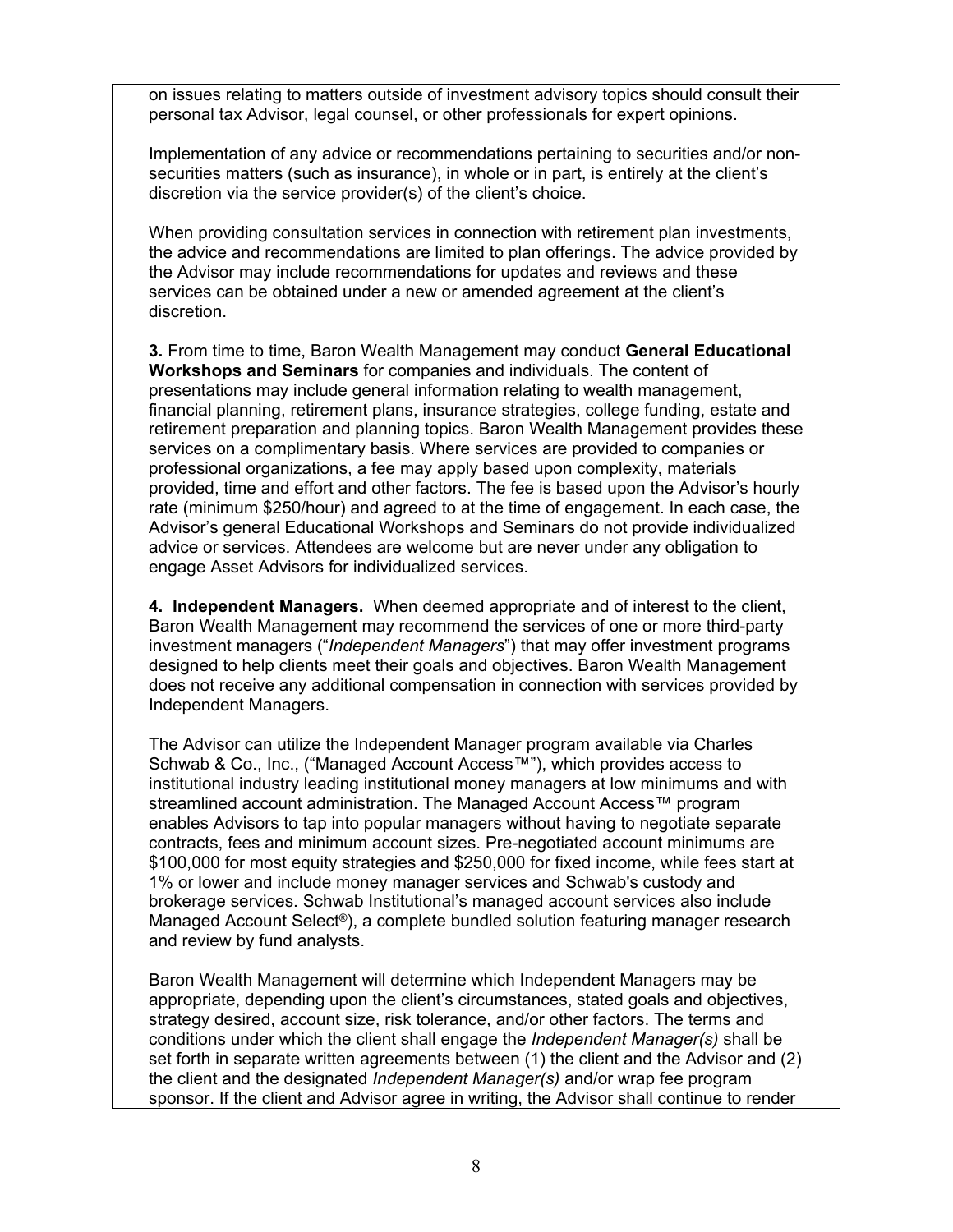advisory services to the client relative to the ongoing monitoring and review of account performance. As previously noted, Baron Wealth Management does not receive any compensation from Independent Managers that may be recommended.

Factors that the Advisor shall consider in recommending *Independent Manager(s)*  include the client's stated investment objective(s), management style, performance, reputation, financial strength, reporting, pricing, and research.

The investment management fees charged by the designated *Independent Manager(s)*, together with the fees charged by the wrap fee program sponsor and corresponding designated broker-dealer/custodian of the client's assets, are exclusive of, and in addition to, the Advisor's management fee for its services.

When recommending the services of Independent Managers, the Advisor will present to the client, the Independent Manager's Form ADV Part 2 or Substitute Brochure as well as the Manager's compensation information. Clients are never under any obligation to engage the services of any investment management firm we may recommend but are welcome to do so under a separate engagement with the unaffiliated firm.

The Independent Manager is responsible for portfolio management, portfolio reporting services, best execution review, quarterly reporting, trade error resolution, custodial reconciliations, and implementation of trades within their respective programs.

Certain Independent Managers require minimum portfolio conditions as outlined in each Manager's disclosure materials. In such cases, participation in the program may raise potential conflicts of interest as the Advisor may have an incentive to recommend that clients custody assets with Charles Schwab & Co., Inc.

#### **C. CLIENT TAILORED SERVICES AND CLIENT IMPOSED RESTRICTIONS**

Baron Wealth Management focuses on providing individualized services. The Advisor can tailor services to focus only on certain portfolio components, depending upon the client's wishes and/or the nature of the engagement. However, where client services or information are limited, clients must understand that comprehensive financial and/or investment needs and objectives may not be fully considered due to the client's option to receive limited services, the lack of information received, and/or client disclosure.

The Advisor and client will share in a data gathering and discovery process in an effort to determine the client's stated needs, goals, intentions, time horizons, risk tolerance and investment objectives, based upon information provided by the client and the nature of services requested.

The client and Advisor may complete a risk assessment, investment policy statement or similar document, depending upon the nature of services to be provided. Due to the nature of services, clients may not impose restrictions in investing in certain securities or types of securities in accordance with their values or beliefs unless otherwise agreed by the Advisor in writing.

Clients are welcome to set parameters on the Advisor's limited discretionary authority in writing as to types of investments and amounts purchased or sold.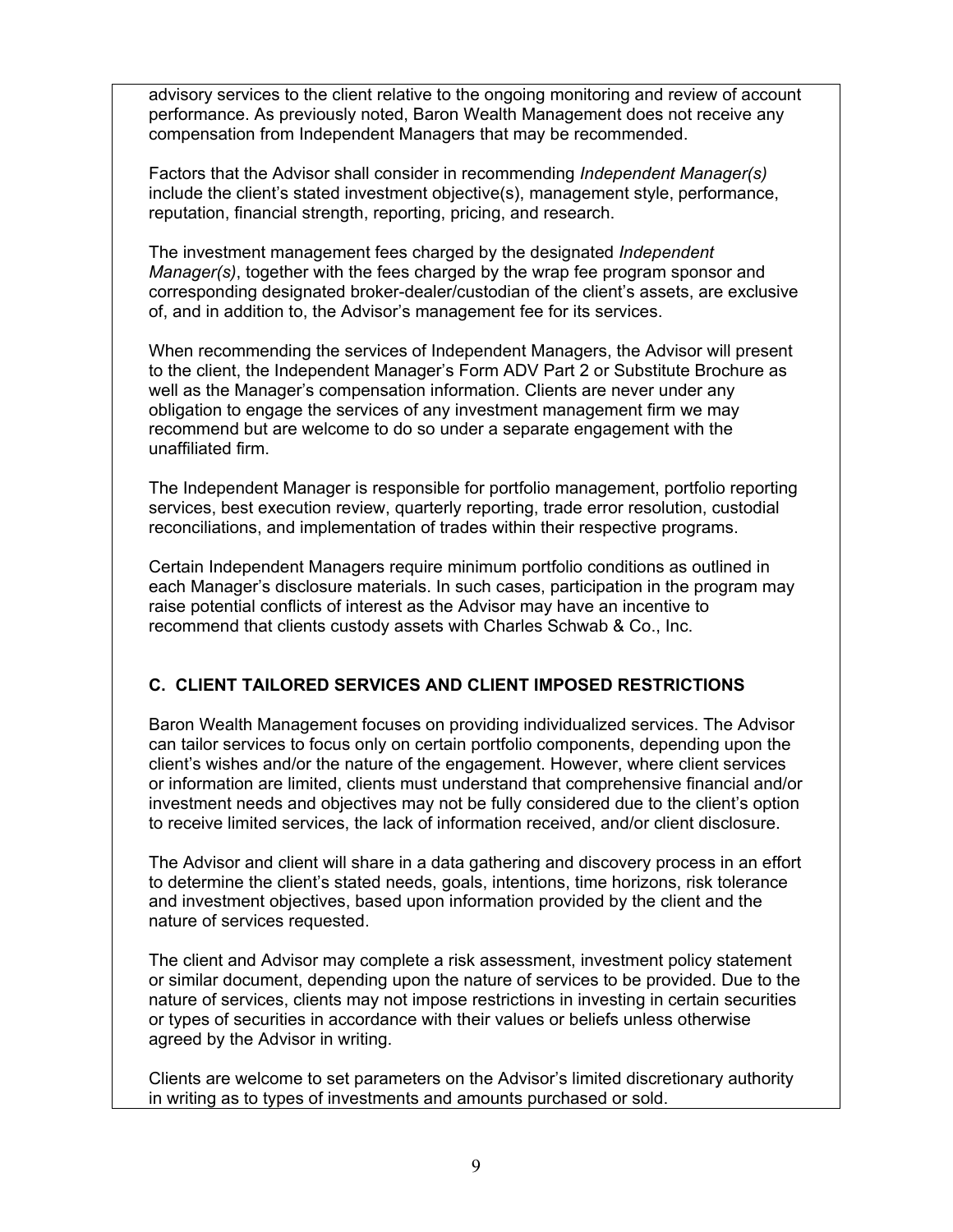Where clients retain authority to implement recommendations, they are welcome to do so in whole or in part via the financial services provider(s) of their choice.

#### **D. WRAP FEE PROGRAMS**

Baron Wealth Management does not recommend wrap fee programs nor is the Advisor engaged as a wrap fee program manager or sponsor.

#### **E. AMOUNTS OF ASSETS UNDER MANAGEMENT**

Baron Wealth Management's fiscal year end assets under management as of the close of business on 12/31/21, consisted of \$569,888,230 in 534 managed accounts. The managed assets are owned by individuals, high net worth individuals and corporations or other business entities.

## **ITEM 5: FEES AND COMPENSATION**

#### **A. FEE SCHEDULES**

Baron Wealth Management is only compensated for advisory services in the following manner: A percentage of assets under management, hourly fees, and project-based fees (which are dependent upon the nature and scope of the engagement and advisory billings are based upon the number of project hours, using the Advisor's hourly rate as a guide).

1. Advisory fees for **Wealth Management Services** are agreed upon at the time of engagement and are based on a number of factors. The advisory fees for Wealth Management Services are calculated on an annual retainer basis and invoiced semiannually in advance of services. Fees are determined at the time of engagement. Baron Wealth Management's fees are outlined as follows:

The annual fee for BWM's Wealth Management Services will range from \$5000 to \$120,000 annually, depending upon the client's total net worth and the nature and complexity of services. Generally, where a client's net worth exceeds \$50 million, the annual fee ranges between \$90,000 and \$120,000, to be determined at engagement. BWM's annual fee may be re-evaluated annually and revised based upon individual or special circumstances, scope or complexity of engagement or other factors determined at the Advisor's discretion. The Advisor's minimum and maximum annual fee may be modified at the discretion of the Advisor where special circumstances exist, for pre-existing client relationships, and/or unique individual circumstances.

If during the engagement the scope of the requested services should change or if the client's circumstances or the requested services should alter dramatically, the Advisor may adjust the Wealth Management fee with a 30-day written notice. Clients are welcome to terminate services at any time.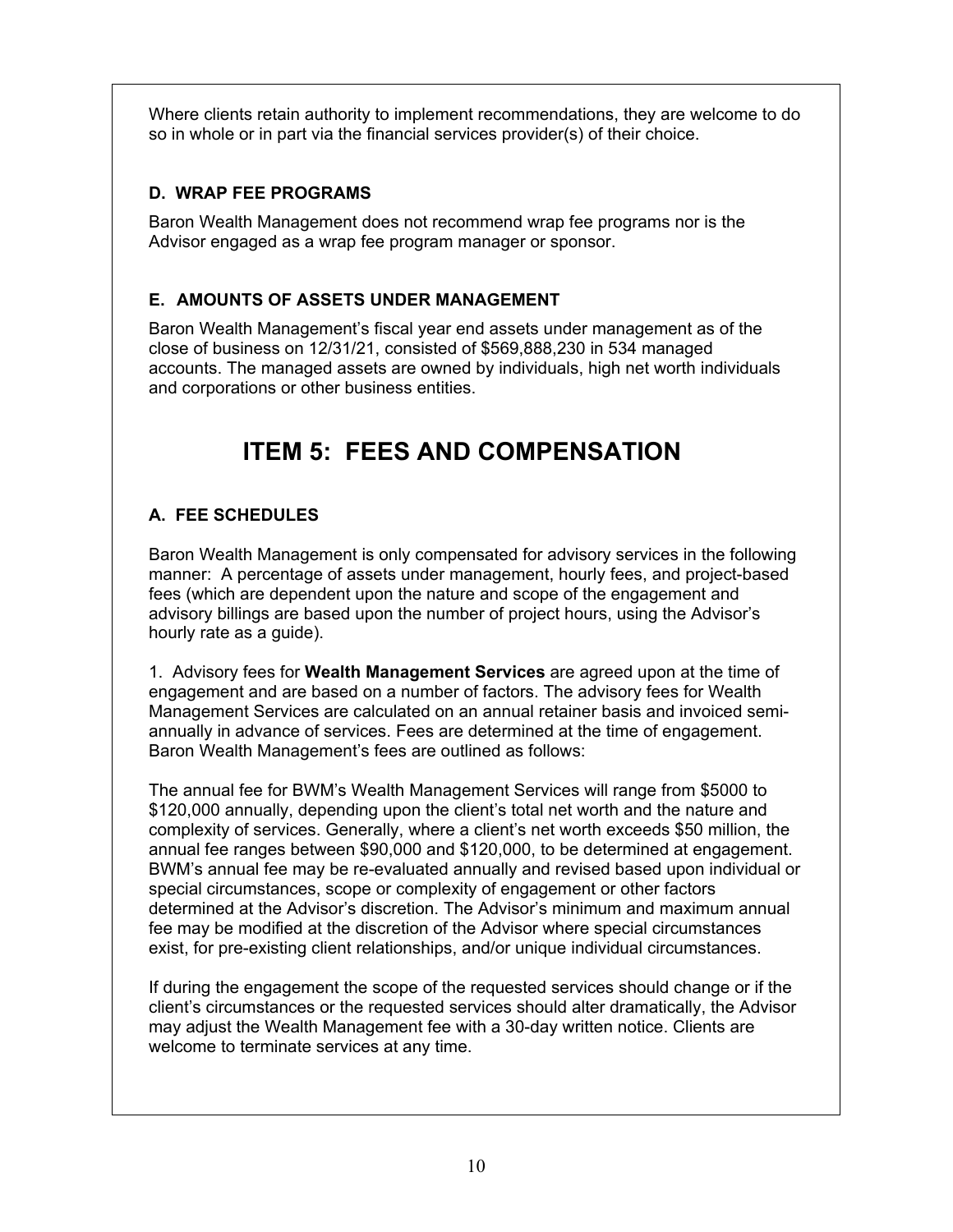2. Fees for **Consultation Services** are determined at the time of engagement based upon the time and effort required and/or the nature and complexity of services.

Fees are determined at the time of engagement based upon the time and effort required and/or the nature and complexity of services. The Advisor's minimum hourly fee is \$250. For larger projects, the Advisor may propose a project-based fee which will be calculated by multiplying the Advisor's hourly fee by the proposed number of hours required to complete the project taking into consideration the effort, scope of engagement and complexity of services. Project-based fees are agreed to at the time of engagement.

Baron Wealth Management may require a retainer equal to  $\frac{1}{2}$  the proposed project fee in order to schedule services. In these cases, the project balance is due upon the delivery of services.

Should the client's condition change during the course of services such that new advice, re-evaluations, recommendations, or research are required, or the Advisor must re-work the advice, recommendations or other services, additional fees will apply. The Advisor will not engage in additional services that result in fees without the client's approval.

3. The Advisor's **General Education Seminars and Workshops** may be complimentary. From time to time, the Advisor may charge a fee for Educational Workshops or Seminars, depending upon the nature of services, complexity of content, materials provided, location, or at the discretion of the Advisor.

Where services are provided to companies or professional organizations, a fee may apply based upon complexity, materials provided, time and effort and other factors. The fee will be based upon the Advisor's hourly rate (minimum \$250/hour) and agreed to at the time of engagement.

In each case, the Advisor's general Educational Workshops and Seminars do not provide individualized advice or services. Attendees are welcome but are never under any obligation to engage Asset Advisors for individualized services.

All fees and the Advisor's cancellation policy (as well as refund policy, if applicable) will be clearly noted in the offering document or invitation.

4. **Independent Managers.** The terms and conditions under which the client shall engage the *Independent Manager(s)* shall be set forth in separate written agreements between (1) the client and the Advisor and (2) the client and the designated *Independent Manager(s)* and/or the program sponsor.

If the client and Advisor agree in writing, the Advisor shall continue to render the Advisor shall continue to render advisory services to the client relative to the ongoing monitoring and review of account performance.

Baron Wealth Management does not receive any additional compensation in connection with the recommendation of Independent Managers.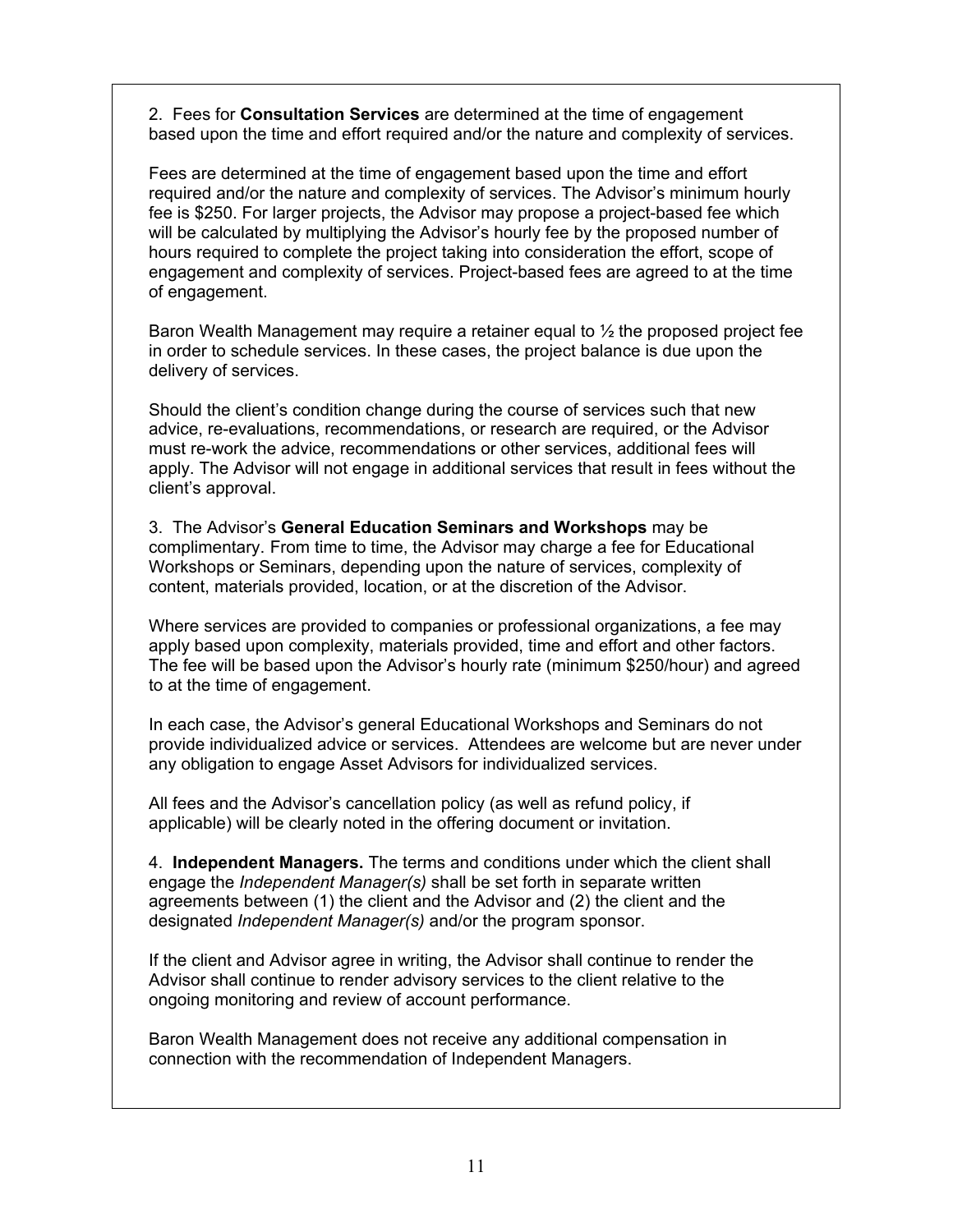#### **B. PAYMENT OF ADVISORY FEES**

**1. Wealth Management Services.** The advisory fees for Wealth Management Services are calculated on an annual retainer basis and are invoiced semi-annually in advance of services. Invoices may be sent directly to the Client and payment may be made to the Advisor directly or may be remitted via an authorized debit to the Client's custodial account.

**2. Consultation Services** are invoiced directly. Services are normally payable at the conclusion of services. However, as outlined in this Brochure, Baron Wealth Management may require a retainer equal to  $\frac{1}{2}$  the proposed project fee in order to schedule services. In such cases, the project balance is due upon the delivery of services.

**3. General Education Workshops and/or Seminars** may be complimentary. From time to time, the Advisor may charge a fee for Educational Workshops or Seminars, depending upon the nature of services, complexity of content, materials provided, location, or at the discretion of the Advisor. These fees would be payable directly to the Advisor in order to schedule the event or participate in the event and will be clearly noted in the offering document or invitation along with the Advisor's cancellation policy and refund policy (if applicable).

**4. Independent Managers.** In such cases where Baron Wealth Management has been engaged to render advisory services to the client relative to the ongoing monitoring and review of account performance of an Independent Manager, the Advisor does charge additional fees. Further, the Advisor does not accept compensation from any Independent Manager(s).

#### **C. FEES ASSOCIATED WITH INVESTING**

Clients are responsible for the payment of all third party fees associated with investing. Clients may pay transaction and brokerage commission to their broker/dealer or other service providers ("*Financial Institution[s])* as well as any fees associated with their particular accounts (e.g., account opening, maintenance, transfer, termination, wire transfer, retirement plan, trust fees, and all such applicable third party fees, deferred sales charges, oddlot differentials, transfer taxes, wire transfer and electronic fund fees, and other fees and taxes on brokerage accounts and securities transactions. All fees paid to the Advisor for advisory services are separate from the fees and expenses charged to shareholders of ETF's or mutual fund shares offered by mutual fund companies. If a mutual fund previously purchased by or selected by a client should impose a sales charge, a client may pay an initial or deferred sales charge. Baron Wealth Management does not receive any portion of these investment-related fees. Such charges, fees and commissions are exclusive of and in addition to the Advisor's fees. A complete explanation of the expenses charged by a mutual fund or ETF is contained in the respective mutual fund prospectus. Clients are encouraged to read each prospectus and securities offering documents.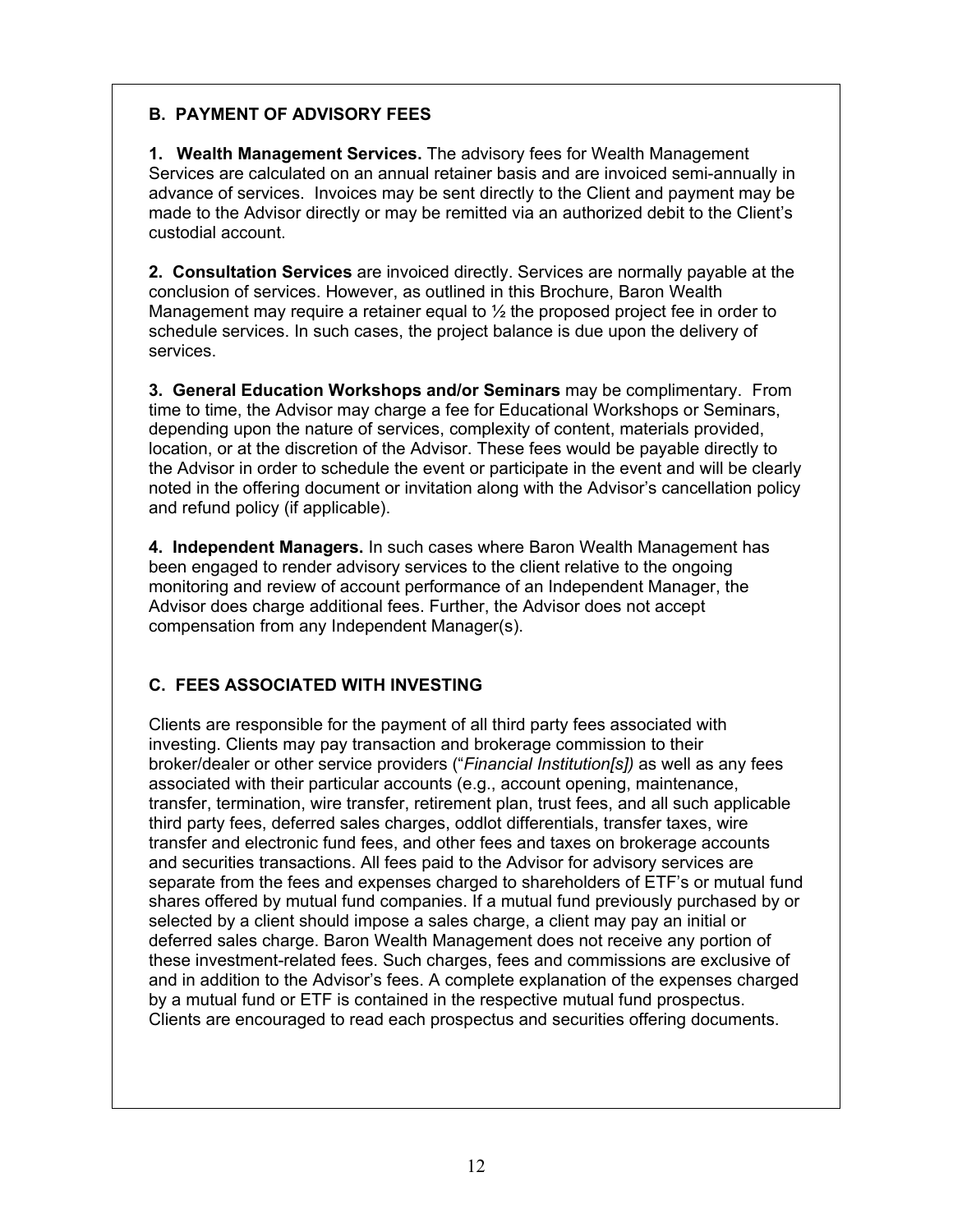#### **D. PREPAYMENT OF FEES**

Baron Wealth Management's fee for **Wealth Management Services** are invoiced as a pre-paid retainer as outlined in the Client Agreement. These services are ongoing until either party receives notice of termination. Either party may immediately terminate services with written notice to the other. Where services are terminated prior to the end of a calendar quarter, the Advisor will return a pro-rated refund of pre-paid fees.

**Consultation Services** are invoiced in arrears at the conclusion of services. However, the Advisor may require a retainer equal to  $\frac{1}{2}$  of the proposed project fee at the time of engagement. In such cases, the balance of fees due is payable at the conclusion of services. The engagement for Consultation Services automatically terminates upon the delivery of services or at the conclusion of the project, as outlined in the engagement. Services will not include any portfolio monitoring, reviews, followups, or other services. If other services are desired, clients are welcome to secure additional or follow-up services such as Wealth Management Services via a new or amended agreement with the Advisor. Either party may immediately terminate Consultation Services prior to the conclusion of services upon written notice. In such cases, the client will only be invoiced for time incurred by the Advisor up until the effective date of termination or prepaid but unearned fees will be refunded.

Where fees apply for **General Education Workshops or Seminars**, they will be set forth in the engagement with the client. Depending upon the scope and complexity of the project, the Advisor may require a retainer equal to  $\frac{1}{2}$  of the proposed project fee at the time of engagement. In such cases, the balance of fees due is payable at the conclusion of services. These services may be terminated / cancelled upon written notice to the Advisor as outlined in the written agreement. In such cases, any pre-paid retainer will be returned, less time incurred for the preparation of the presentation, if applicable, up until the notice of termination is received. Alternatively, the Advisor will invoice for time and effort up until the effective date of termination, at the discretion of the Advisor.

The Advisor's fees for portfolio management services provided in conjunction with **Independent Managers** shall be invoiced quarterly in advance or arrears as coordinated through the Client's selected Independent Manager. In such cases, clients are welcome to terminate services at any time and in accordance with the Agreement executed between the Client and the Independent Manager. Where fees are charged in advance of services, normally the client will receive a prorated refund of unearned fees as outlined in Independent Manager's Agreement.

#### **E. OTHER COMPENSATION FOR THE SALE OF SECURITIES OR OTHER INVESTMENT PRODUCTS TO CLIENTS**

Baron Wealth Management is a *fee-based* Registered Investment Advisor. Neither the Advisor nor its supervised persons accept any compensation or commission for the recommendation of securities products including asset-based sales charges or service fees from the sale of mutual funds.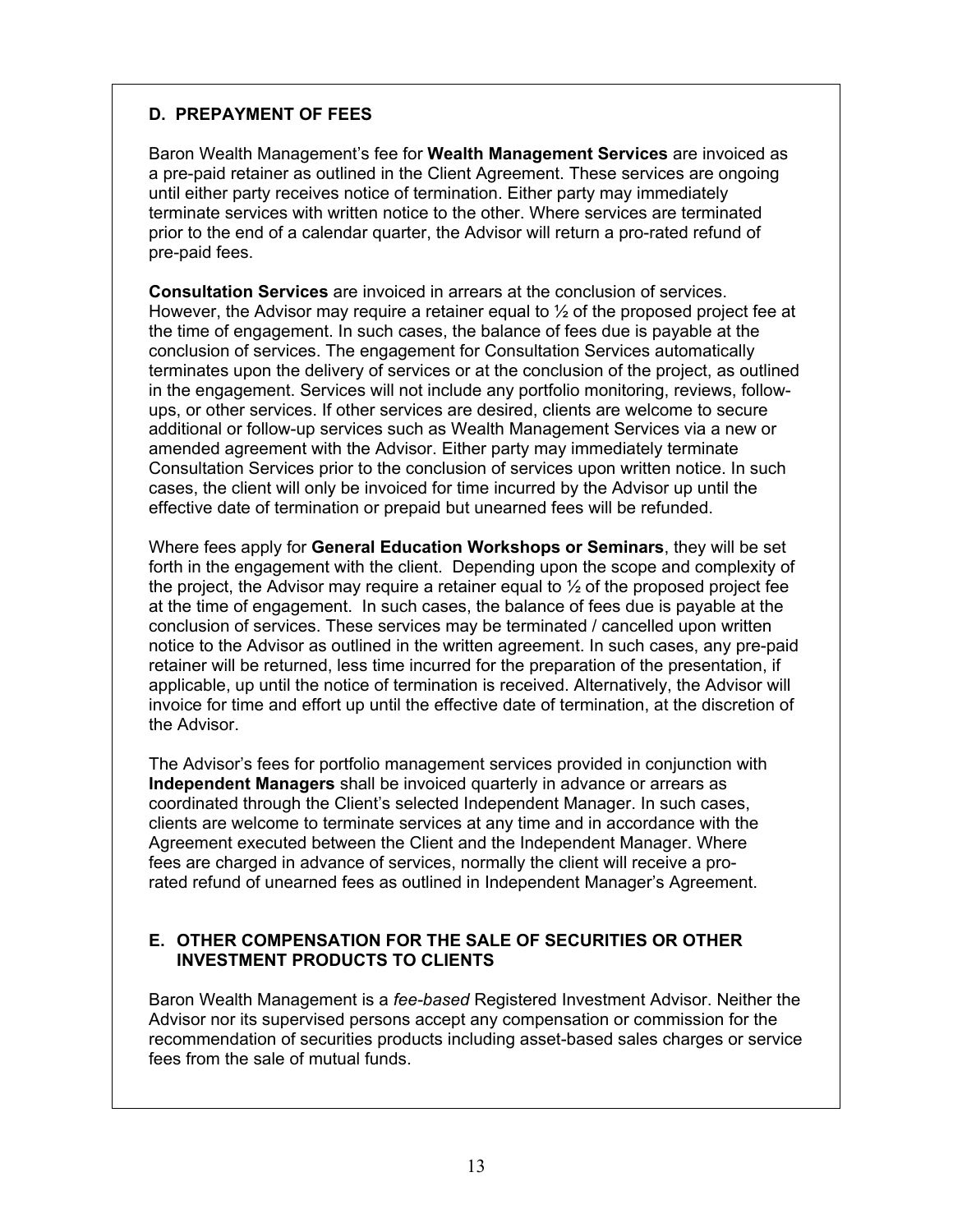Beth Zilka is an independently licensed insurance agent appointed with various insurance companies and in such capacity, may recommend, on a fully disclosed commission basis, the purchase of certain insurance products. The time spent on this outside business activity may vary throughout the year but may entail approximately 2% of Ms. Zilka's time.

Insurance products may be recommended to clients to minimize clients' exposure to identified risks and to meet personal and/or business needs. Clients are welcome but are never under any obligation to purchase insurance products recommended or utilize any company that may be recommended. When clients purchase insurance, licensed insurance agents receive normal commissions paid by insurance companies. Clients are always welcome to utilize the insurance provider of their choice and can implement recommendations in whole or in part, entirely at their discretion.

The Advisor will not undertake a review or provide recommendations on issues relating to property and/or casualty insurance. Since these types of coverage are important, clients should seek the services of a licensed property and casualty firm.

### **ITEM 6: PERFORMANCE-BASED FEES AND SIDE-BY-SIDE MANAGEMENT**

Baron Wealth Management's fees associated with advisory services are not "performance based" (based upon a share of capital gains or capital appreciation, or performance, for any portion of funds under an advisory contract). Performance-based compensation relationships can create a conflict of interest between a firm's performance-based clients and those clients who pay a fixed fee rate. Since Baron Wealth Management does not participate in performance-based fees, the Advisor does not engagement in side-by-side management arrangements.

### **ITEM 7: TYPES OF CLIENTS AND MINIMUM CONDITIONS**

The Advisor's services are primarily offered to individuals; pension and profit sharing plans; trusts, estates and charitable organizations; corporations or other business entities.

The Advisor desires a minimum portfolio size of \$500,000 for clients seeking Wealth Management Services. The Advisor, at its sole discretion, reserves the right to accept portfolios that do not meet the minimum where special circumstances exist, for family members, charitable organizations, pre-existing relationships or where the client has the ability to meet the minimum portfolio amount within a reasonable time period.

Baron Wealth Management reserves the right to decline to offer services to any person or firm at its sole discretion.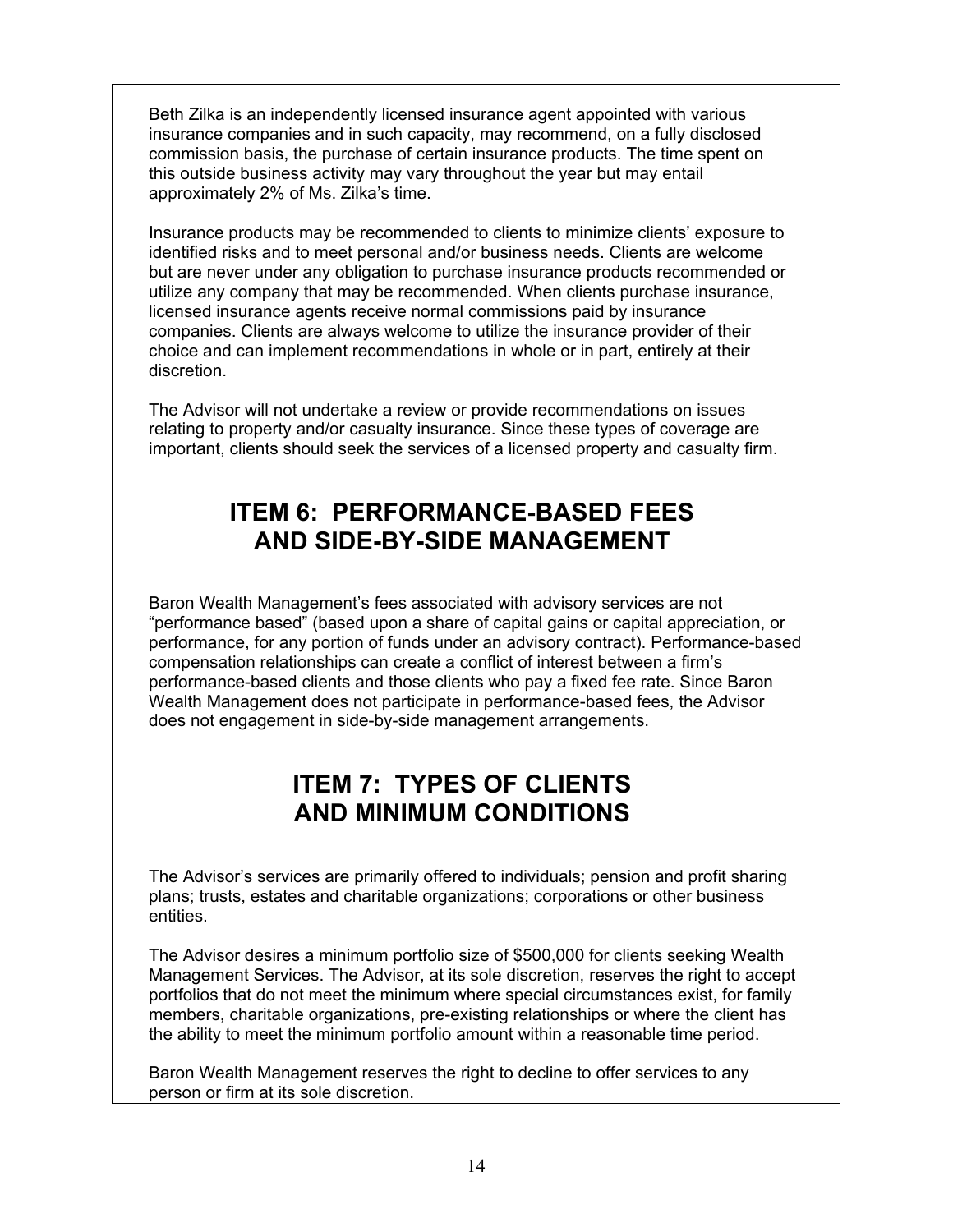If an account is subject to the Employee Retirement Income Security Act of 1974, as amended, ("*ERISA*"), the Advisor acknowledges that Advisor is a fiduciary within the meaning of the Act and the ERISA Client is a named fiduciary with respect to the control or management of the assets in the Account. In each instance, the Client will agree to obtain and maintain a bond satisfying the requirements of Section 412 of ERISA and to include the Advisor and the Advisor's principals, agents, and employees under those insured under that bond and will deliver to the Advisor a copy of the governing plan documents. If the Account assets for which the Advisor provides services represent only a portion of the assets of an employee benefit plan, Client will remain responsible for determining an appropriate overall diversification policy for the assets of such plan.

### **ITEM 8: METHOD OF ANALYSIS, INVESTMENT STRATEGIES AND RISK OF LOSS**

#### **A. METHODS OF ANALYSIS AND INVESTMENT STRATEGIES**

The Advisor believes each client presents a unique set of goals, values, interests, objectives, time horizons and challenges. Baron Wealth Management provides individualized attention to each type of investor who engages the Advisor for services.

The Advisor conducts various client interviews and data gathering activities in an effort to help determine an investment plan or portfolio to best fit each client's stated individual situation. Client participation and the client's delivery of accurate and complete information are critical to the Advisor's process.

In performing its services, the Advisor shall not be required to verify any information received from the client or from the client's other professionals (e.g., attorney, accountant, etc.) and is expressly authorized to rely on such information. The Advisor may recommend the services of itself, its Advisor Representatives in their individual capacities as investment managers, and other professionals to implement its recommendations. Any professional referrals *(i.e.,* insurance firms, accounting professionals, legal professionals, etc.) are *solely* a courtesy and the Advisor receives no direct or indirect compensation as a result of referrals. Clients are welcome but are never under any obligation to act upon any of the recommendations made by the Advisor or to engage the services of any such recommended service firm or professional, including the Advisor itself.

Based upon information provided by the client, the Advisor attempts to evaluate an investor's risk tolerance, time horizon, goals and objectives through an interview and data-gathering process in an effort to determine an investment plan or portfolio to best fit the investor's profile. Client participation and the client's delivery of accurate and complete information are critical to the Advisor's process.

The Advisor seeks to take an independent, balanced approach to the management of client investment portfolios. After working with the client to identify both short-term and long-term financial goals, a strategic investment framework can be tailored to address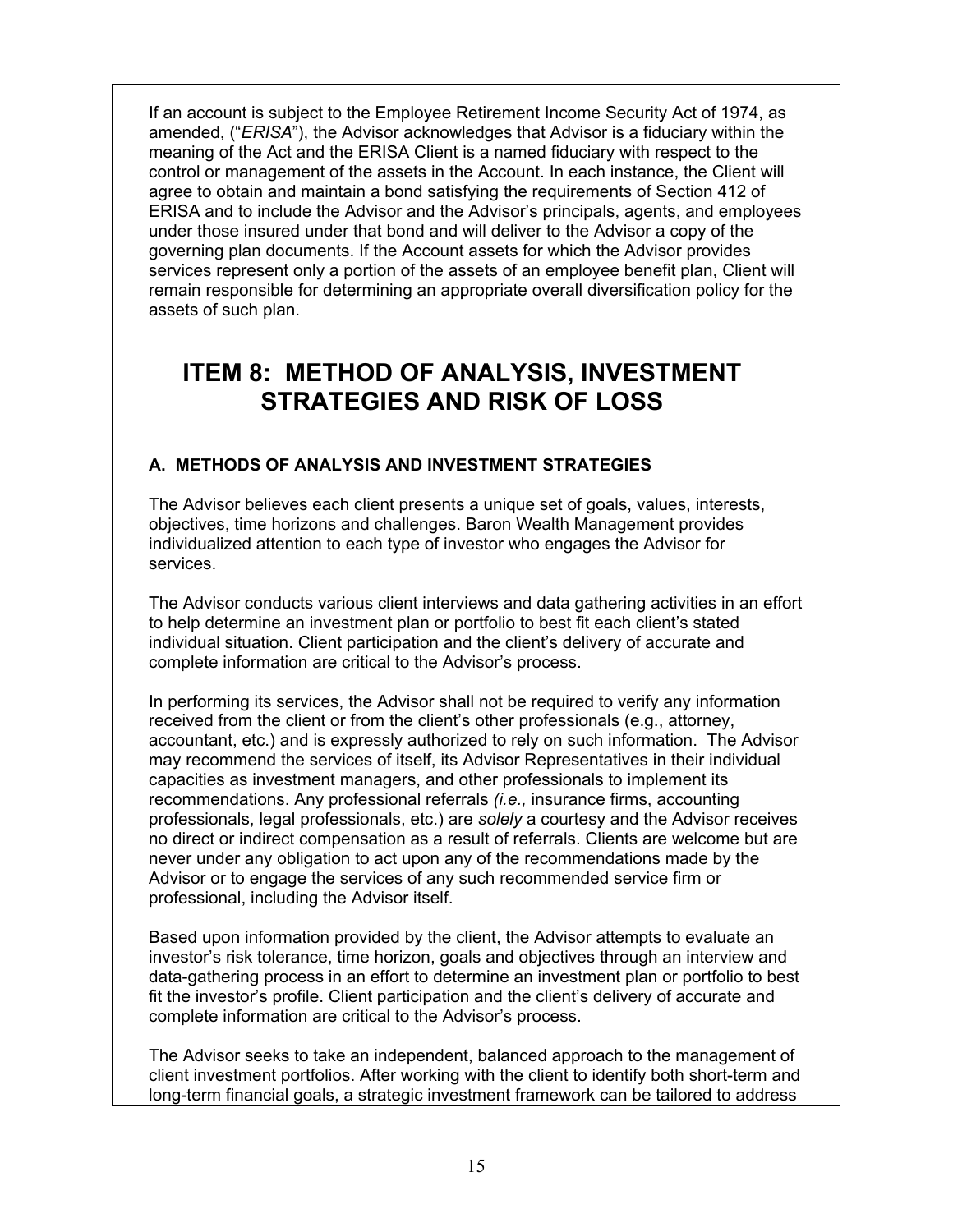these objectives. This framework comprises target asset class ranges based on factors including the Advisor's analysis of expected asset class returns and a client's investing history, tolerance for portfolio volatility, threshold for permanent losses, and short-term portfolio liquidity needs. Upon this framework, Baron Wealth Management seeks to build and actively manage a customized investment portfolio, combining internally-researched securities with externally managed funds (open-end mutual funds, closed-end mutual funds, exchange-traded funds, etc.). As outlined in Item 3.L, the Advisor may also recommend investment programs offered via unaffiliated Independent Managers.

Investment concepts are based upon a variety of sources including internal research, screening software, and publicly available materials. Third-party research is also utilized by the Advisor.

Prospective investments are always considered in relation to the structure of the overall portfolio and purchased only when the Advisor feels such purchase improves the portfolio's overall risk-adjusted expected return potential.

Funds are researched and monitored internally by the Advisor with a process that emphasizes investment philosophy, management quality, and overall expense ratios.

The Advisor normally sells investments when conditions warrant based on the Advisor's analysis rather than in accordance with a preset timetable. Changing conditions in the client's financial life or significant changes in market conditions may warrant a collaborative effort with the client to modify their strategic investment framework, which consequently may also trigger changes to investment holdings within the portfolio.

Clients may choose to make self-directed securities transactions, which are investments that are not reviewed and/or not recommended by the Advisor. In such cases, the Advisor has not passed on the suitability of said investments and while the Advisor may assist with client-directed implementation as a value-added service at the client's request, the Advisor will not generally manage these types of investments unless agreed in writing.

While the Advisor makes every effort to consider tax consequences, the sale of investments may cause taxable gain(s) or loss(es) to the client. Clients are welcome to consult their independent personal tax Advisor about tax consequences resulting from transactions or any particular investment held in their account.

The Advisor provides individualized Wealth Management Services to its clients. The Advisor can provide advisory services for portfolios ranging from conservative to aggressive; each designed to meet the varying needs of and within the direction set forth by the investors. The Advisor selects the portfolio best suited to their individual needs after clients have defined their objectives, risk tolerance and time horizons and the selection is approved by the client.

**1. Advisor's Methods and Strategies.** Baron Wealth Management's investment strategies may be based upon a number of concepts and determined by the type of investor. Services are customized for each individual client.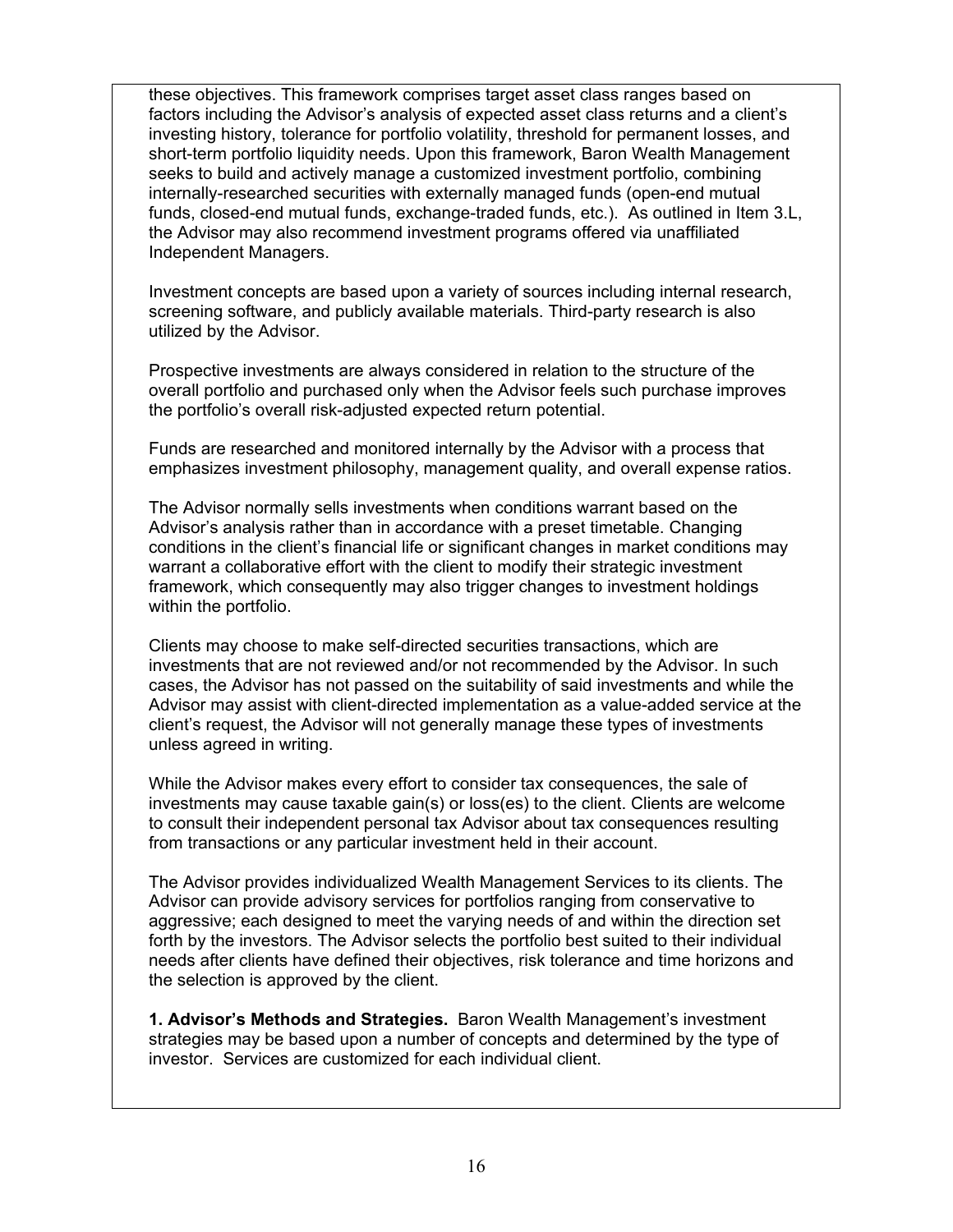The basis for Baron Wealth Management's investment recommendations is the Nobel Prize winning investment strategy called "Modern Portfolio Theory ("*MPT*"). MPT is a sophisticated investment decision approach that permits an investor to classify, estimate and control both the kind and the amount of expect risk and return. Fundamental to MPT is the ability to statistically quantify the relationship between risk and return, thus determining the extent of compensated risk.

MPT is not without its critics but the theory has been in existence for more than sixty years. MPT assumes that investors are always rational and risk-averse, which may not always be the case. Additionally, MPT investing assumes access to the same information at the same time, which is not correct. Even professionals can experience times when investment-related data is not disseminated in a timely and accurate manner. Some experts believe that MPT cannot be reduced to a sort of mathematical model or relied upon as a sole basis for investment decisions. It can however, serve as a reference point for modeling the potential of an investment portfolio. Thus, MPT adds a singular dimension within a more comprehensive investment management process.

The concept of asset allocation or spreading investments among a number of asset classes (domestic equities v. foreign equities; large cap stocks v. small cap stocks; growth stocks v. value stocks; municipal bonds v. corporate bonds v. government bonds) is Baron Wealth Management's guiding strategy.

Baron Wealth Management believes that risk reduction is a key element to long-term investment success therefore Baron Wealth Management implements plans by using strategic diversified asset allocation. Strategic Asset Allocation is a lifetime investment approach, wherein selected asset classes and the weightings of these asset classes focus on the overall investment objective and risk tolerance of the client. Strategic Asset Allocation is a relatively passive investment style, wherein the assets and weightings are set and remain relatively unchanged. This strategy places a great emphasis on minimizing portfolio turnover and trading/transaction costs.

It is important that investors and their Advisors match their portfolio design with the client's stated appropriate risk profile. Beyond that, risk and one's willingness to assume more or less risk should be modified as the client grows older and/or client circumstances change.

Recommendations for or purchases of investments will be based on publicly available reports and analysis. In the case of mutual funds, recommendations will be based on reports and analysis of performance and managers, and certain computerized models for asset allocation and investment timing. Market timing, stock selection and track record investing are generally discouraged.

Portfolio holdings or recommendations are generally judged by (managers' or investments') experience, track record and performance of like-kind investments. The Advisor will actively monitor and review each portfolio. Investors should expect to remain fully invested within the ranges of their selected asset allocation plan at all times unless restated by the client. The Advisor generally looks to the long-term when developing advice and recommendations based upon information provided by the client.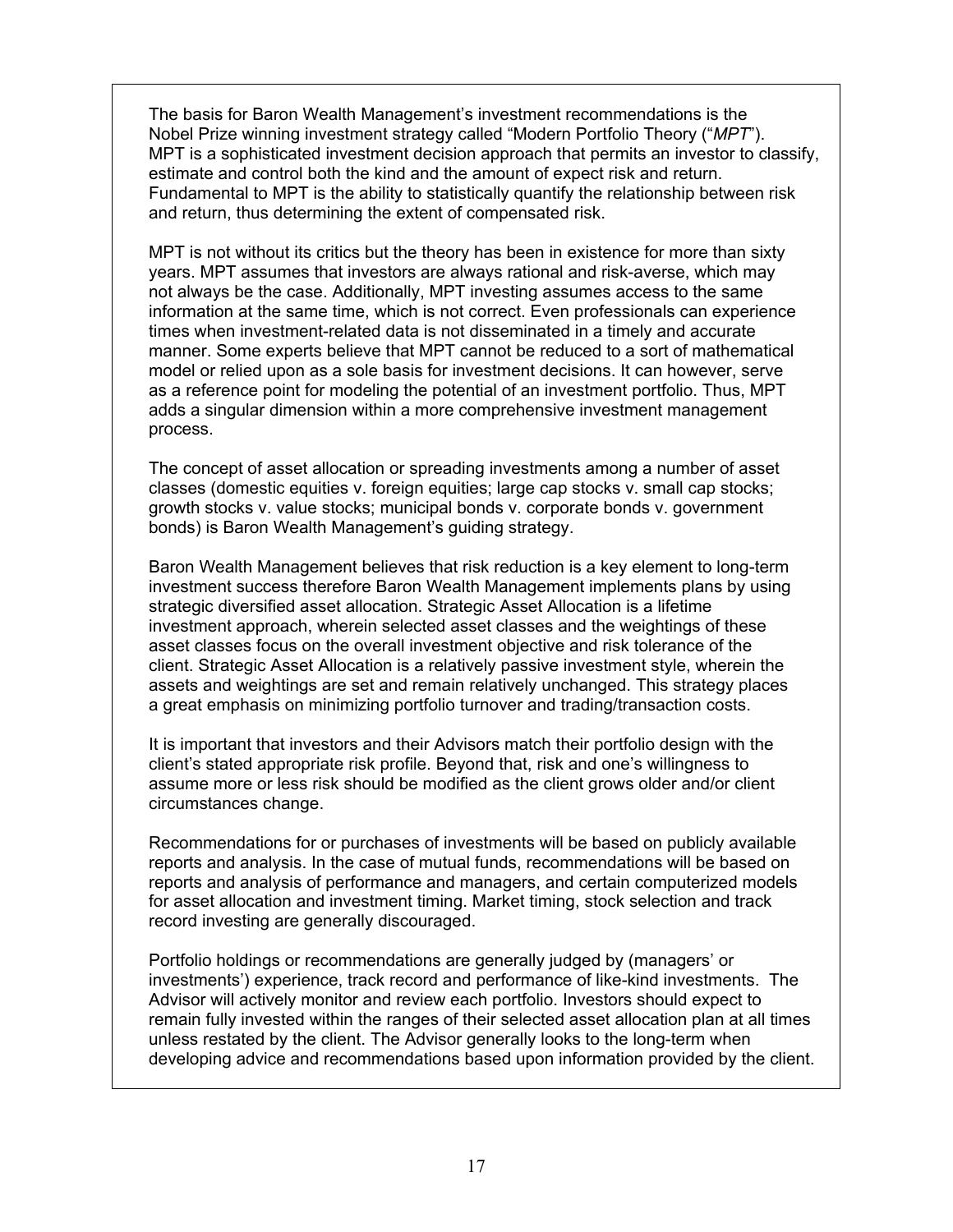Portfolio additions may be in cash or securities provided that the Advisor reserves the right to liquidate any transferred securities, or decline to accept particular securities into the client's account.

The Advisor may consult with its clients about the options and ramifications of transferring securities when provided pre-notification of the client's intentions. In such cases, clients are advised that when transferred securities are liquidated, they are subject to transaction fees, fees assessed at the mutual fund level (i.e. contingent deferred sales charge) and/or tax ramifications.

Clients may withdraw account assets on notice to the Advisor, subject to the usual and customary securities settlement procedures. The Advisor generally designs its client portfolios as long-term investments and assets withdrawals may impair the achievement of a client's investment objectives.

All investing strategies offered by the Advisor involve risk and may result in a loss of an investor's original investment. Many of these risks apply equally to stocks, bonds and any other investment or security. Identified material risks associated with the Advisor's investment strategies include:

Market Risk: Market risk involves the possibility that an investment's current market value will decline due to general market decline, thus reducing the value of the investment regardless of the operational success of the issuer's operations or its financial condition.

Investment Strategy Risk: This risk exists when an Advisor's strategy may fail to produce the intended results.

Style Risk: The Advisor's strategy may consist of "value" and or "growth" investments. With respect to securities and investments considered undervalued by the Advisor, market prices may not reflect our determination that the security is undervalued, and its price may not increase to what we believe to be its full value and may even decrease in value. With respect to "growth" investments, the underlying earnings or operational growth anticipated may not occur, or the market price of the security may not increase as anticipated.

Defensive Risk: To the extent that the strategy attempts to hedge or take defensive measures such as holding a significant portion of its assets in cash or cash equivalents, the objective may not be achieved.

Interest Rate Risk: Bond (fixed income) prices generally fall when interest rates rise, and the value may fall below par value or the principal investment. The opposite is also generally true: Bond prices generally rise when interest rates fall. In general, fixed income securities with longer maturities are more sensitive to these price changes. Most other investments are also sensitive to the level and direction of interest rates.

Legal or Legislative Risk: Legislative changes or court rulings may impact the value of investments, or the securities' claim on the issuer's assets and finances.

Inflation: Inflation may erode the buying-power of your investment portfolio, even if the dollar value of your investments remains the same.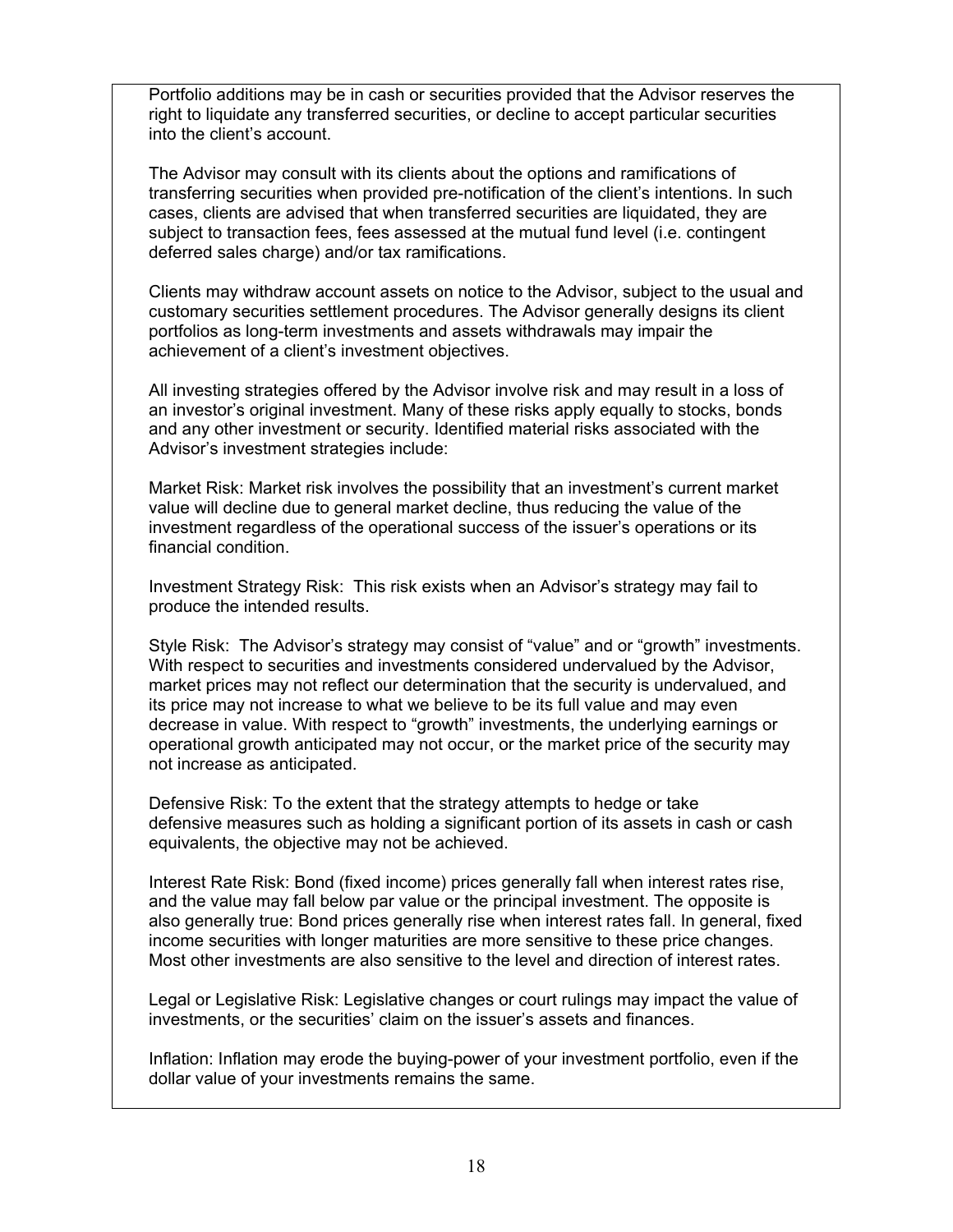Margin Transactions: Investors utilizing margin accounts must carefully review the margin agreement provided by the selected brokerage firm. These firms charge interest on the funds loaned to purchase securities on margin and an investor needs to understand the additional charges he or she may incur by opening a margin account. Additionally, risks associated with margin accounts include: The loss of more funds that an investor deposits into the margin which may require the investor to deposit additional funds to avoid the forced sale of securities in the account. Additionally, if the equity in the account falls below the maintenance margin requirements under the law or the firm's higher "house" requirements, the firm can sell the securities in the account to cover the margin deficiency. Investors are also responsible for any short fall in the account after such a sale. Additionally, the selected firm can sell the securities in the account without contacting the investor (although as a courtesy many firms do attempt contact). Investors are not entitled to a time extension on margin calls. While extensions are sometimes given under certain conditions, investors do not automatically have a right to time extensions. An investor does not have a right to an extension of time to meet a maintenance margin call.

Clients may choose to make self-directed securities transactions, which are investments that are not reviewed and/or not recommended by the Advisor. In such cases, the Advisor has not passed on the suitability of said investments and while the Advisor may assist with client-directed implementation as a value-added service at the client's request, the Advisor will not manage these types of investments unless agreed in writing.

*It is important to understand that investing in securities involves a risk of loss that a client should be prepared to bear.* 

#### **B. MATERIAL RISKS INVOLVED**

Baron Wealth Management takes the general position that investors with diverse portfolios have a better chance of making a profit because it is difficult to accurately predict the movement of the economy. No single strategy can be relied upon to outperform the market. Baron Wealth Management's goal in its analysis is not to time the market. Baron Wealth Management generally utilizes long-term trading and shortterm trading. Margin transactions (described in Section A herein) may be utilized when the need is determined.

Baron Wealth Management seeks to utilize investment strategies that are designed to capture market rates of both return and risk. It is the Advisor's position that thoughtful investment selections that meet a client's stated goals and risk profile may help keep individual risks at an acceptable level.

Frequent trading, when done, can affect investment performance, particularly through increased brokerage and other transaction costs and taxes. Short sales, margin transactions and options writing generally hold greater risk and clients should be aware that there is a chance of material risk of loss using any of those strategies.

*It is important to understand that investing in securities involves a risk of loss that a client should be prepared to bear.*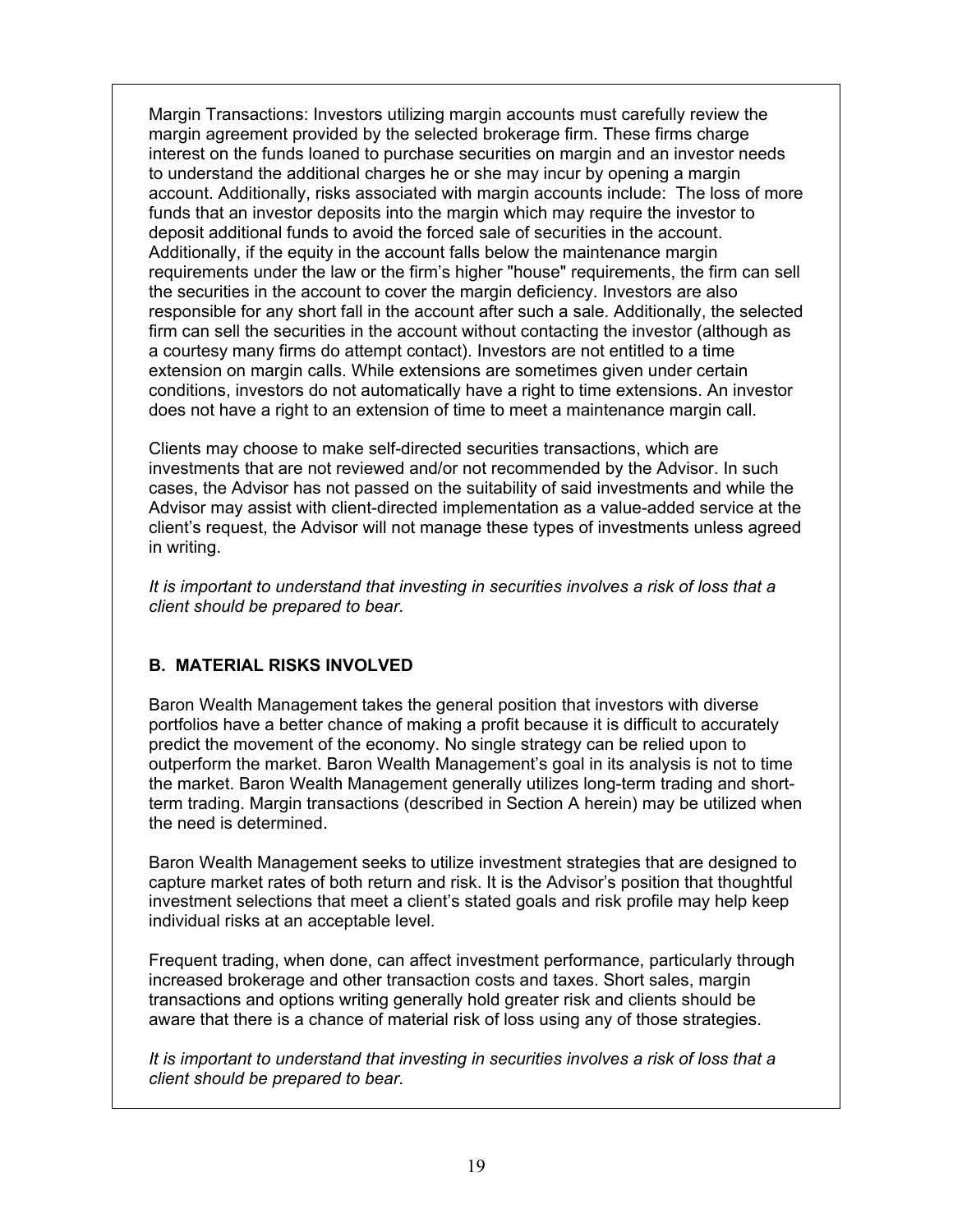#### **C. RISKS OF SPECIFIC SECURITIES UTILIZED**

Baron Wealth Management generally seeks investment strategies that do not involve significant risk or unusual risk beyond that of the general domestic and / or international equity markets.

Investments in individual stocks can be risky. Some risks can be controlled, and some risks can be guarded against, but no investment strategy can carry guarantees from loss. Certain market risks cannot be controlled, such as market or economic conditions. Certain strategies may be employed to adjust portfolios, or the Advisor and client may agree to hold the portfolio's course. Baron Wealth Management designs portfolio strategies for the long-term, unless otherwise specifically requested in writing. Therefore, the Advisor does not attempt to time the market.

Investments in mutual funds may bear a risk of investment loss. Clients who invest should also be prepared to bear a loss of investment proceeds.

Exchange traded funds (ETFs) can vary significantly from the net asset value due to market conditions. Certain funds may not track underlying benchmarks as expected.

Fixed income investments generally are utilized as a portfolio diversification element as well as for income deriving investments outside of equity exposure.

There are certain risks involved in investing bonds: Government, Municipal, and Corporate and the following is an overview of the types of risks that one should consider: Interest rate risk; reinvestment risk; inflation risk; mark risk, selection risk, timing risk, and price risk. Additional risks for some government agency, corporate and municipal bonds may include: Legislative risk (a change in the tax code could affect the value of taxable/tax-exempt interest income); Call risk (some corporate, municipal and agency bonds have a "call provision" entitling their issuers to redeem them at a specified price on a date prior to maturity. Declining interest rates may accelerate the redemption of a callable bond, causing an investor's principal to be returned sooner than expected. In that scenario, investors have to reinvest the principal at the lower interest rates. If the bond is called at or close to par value, as is usually the case, investors who paid a premium for their bond also risk a loss of principal. In reality, prices of callable bonds are unlikely to move much above the call price if lower interest rates make the bond likely to be called. Additionally, there may be a liquidity risk involved if investors may have difficulty finding a buyer when they want to sell and may be forced to sell at a significant discount to market value. Liquidity risk is greater for thinly traded securities such as lower-rated bonds, bonds that were part of a small issue, bonds that have recently had their credit rating downgraded or bonds sold by an infrequent issuer. Bonds are generally the most liquid during the period right after issuance when the typical bond has the highest trading volume. Additional risks for corporate and municipal bonds may include: Credit risk; default risk; event risk and duration risk.

Securities purchased through private placements typically fall into the realm of alternative assets. These investments often have a low correlation to public markets and offer essential diversification to portfolios dominated by traditional stocks and bonds. It is important to note that these investments carry a high degree of risk for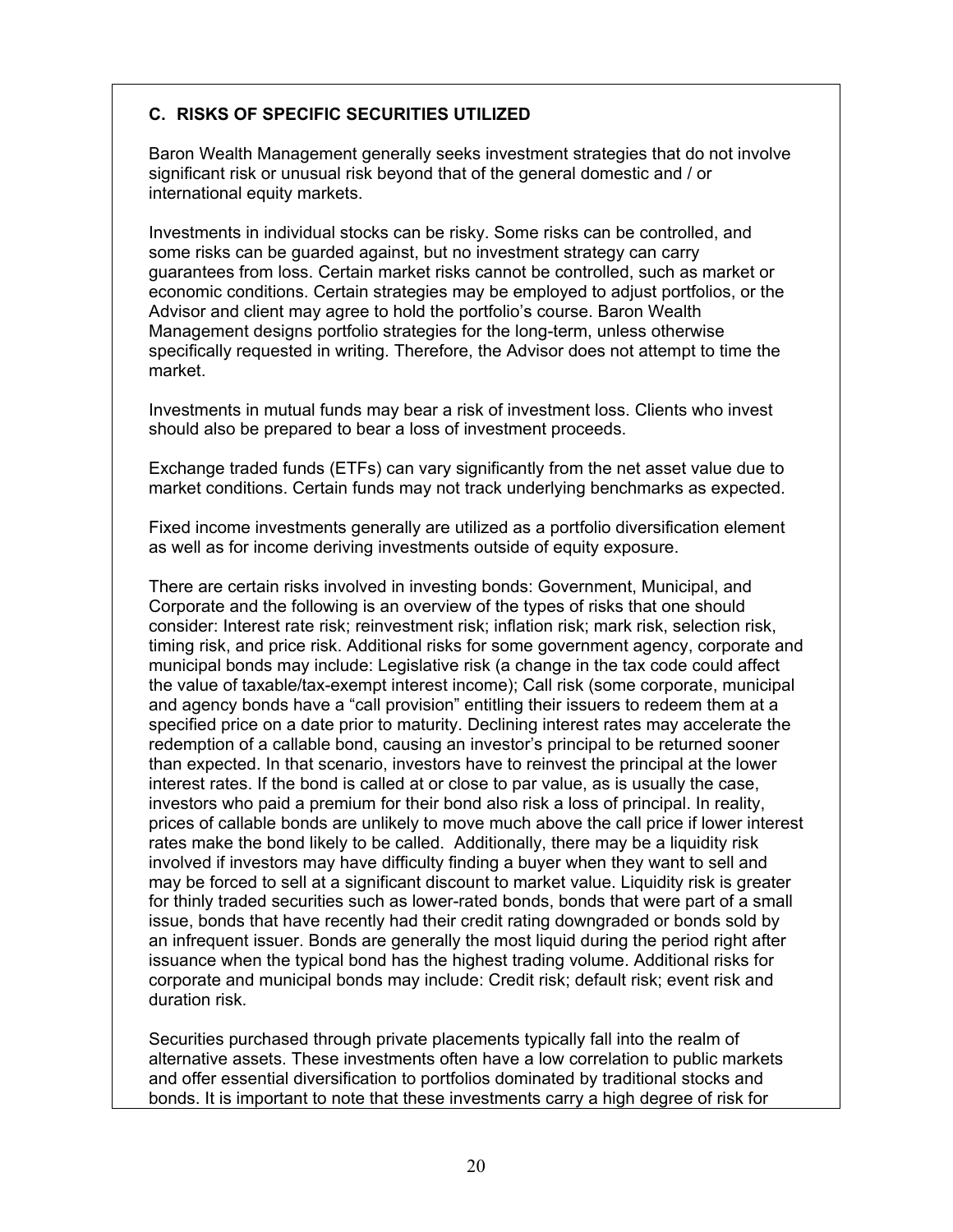various reasons. Securities sold through private placements are not publicly traded and therefore, are less liquid. Additionally, investors may receive restricted stock that may be subject to holding period requirements. Companies seeking private placement investments tend to be in earlier stages of development and have not yet been fully tested in the public marketplace. As disclosed in the offering document(s), an offering may present risks that are unique to the investment, including risks related to the operation of the business. Investing in private placements requires high risk tolerance, low liquidity concerns, and long-term commitments. Investors must be able to afford to lose their entire investment. For those reasons, these offerings are generally available only to certain institutional investors and high net worth individuals and entities ("accredited investors").

Bank obligations, including bonds and certificates of deposit, may be vulnerable to setbacks or panics in the banking industry. Banks and other financial institutions are highly dependent upon short-term interest rates and may be adversely affected by downturns in the U.S. and foreign economies and/or changes in regulations. *Clients are hereby advised to read each offering document carefully before investing. Past performance is not a guarantee of future returns. Investing in securities involves A risk of loss that all clients should be prepared to bear.* 

### **ITEM 9: DISCIPLINARY INFORMATION**

Baron Wealth Management has not been involved in any legal or disciplinary events. The Advisor has not been involved in any criminal or civil actions; administrative proceedings before the SEC or any other federal, state of foreign regulatory authority. The Advisor has not been involved in any self-regulatory organization proceedings. The Advisor's record does not reflect the existence of any data that would be material to a client's or prospective client's evaluation of Baron Wealth Management or the integrity of its management. Information pertaining to the officer of the Advisor and your particular advisory representative(s) is contained on ADV Part 2B which is attached to this section.

### **ITEM 10: OTHER FINANCIAL INDUSTRY ACTIVITIES AND AFFILIATIONS**

#### **A. REGISTRATION AS BROKER/DEALER OR REPRESENTATIVE**

Neither Baron Wealth Management nor its Advisor Representatives are registered as a broker/dealer or as Representatives of a broker/dealer.

#### **B. REGISTRATION AS A FUTURES COMMISSION MERCHANT (FCM), COMMODITY POOL OPERATOR (CPO) OR A COMMODITY TRADING ADVISOR (CTA)**

Neither the Advisor nor its Advisor Representatives are registered as a FCM, CPO or a CTA.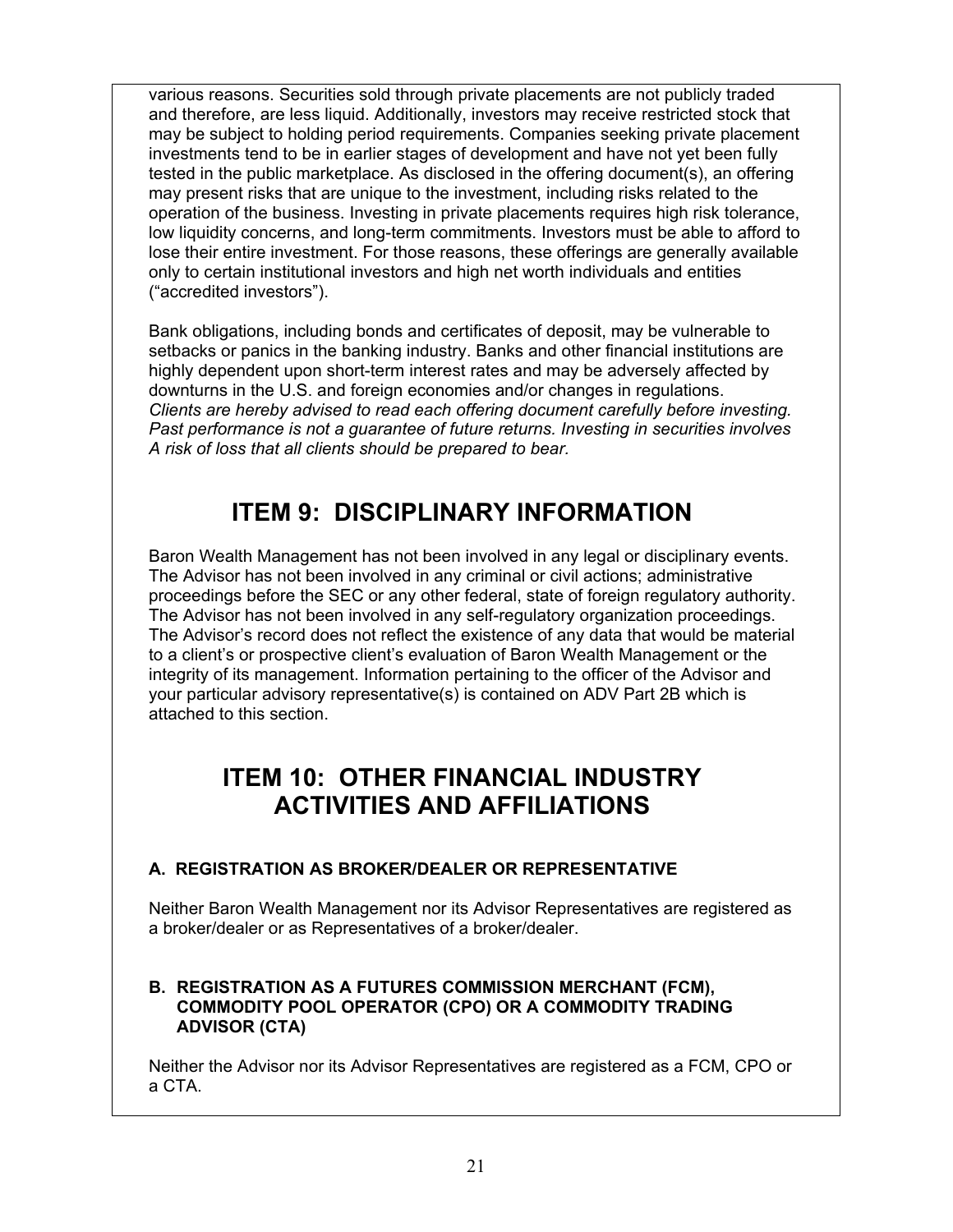#### **C. REGISTRATION RELATIONSHIPS MATERIAL TO THIS ADVISORY BUSINESS AND CONFLICTS OF INTEREST**

Baron Wealth Management does not have affiliates that would present a possible conflict of interest. The Advisor does not operate as nor is it related to a hedge fund or other type of private pooled investment vehicle. The Advisor does not maintain registration relationships with any of the following:

- $\triangleright$  broker-dealer, municipal securities dealer, or government securities dealer or broker
- $\triangleright$  investment company or other pooled investment vehicle (including a mutual fund, closed-end investment company, unit investment trust, private investment company or "hedge fund," and offshore fund)
- $\triangleright$  other investment advisor or financial planner
- $\triangleright$  futures commission merchant, commodity pool operator, or commodity trading advisor
- $\triangleright$  banking or thrift institution
- $\triangleright$  accountant or accounting firm
- $\triangleright$  lawyer or law firm
- $\triangleright$  insurance company or agency
- $\triangleright$  pension consultant
- $\triangleright$  real estate broker or dealer
- $\triangleright$  sponsor or syndicator of limited partnerships.

Beth Zilka is an independently licensed insurance agent and, in this capacity, may recommend, on a fully disclosed commission basis, the purchase of insurance products. This activity will generally entail approximately 2% of Ms. Zilka's time. Insurance products may be recommended to help minimize exposure to identified risks and to meet stated personal and/or business needs. This activity presents a conflict of interest, however Baron Wealth Management is a fiduciary to each advisory client and is obligated to ensure that annuity recommendations are suitable based on what is known about our client. Clients are welcome but never obligated to purchase insurance or utilize any recommended company. Clients are welcome to utilize their selected providers and implement recommendations in whole or in part, entirely at their discretion. *The following information pertains to annuity products*:

Insurance agents are required to comply with "Best Interest" rules (as adopted by Michigan and various states) and are required to act in the best interests of clients under the circumstances known at the time an insurance-related recommendation is made. In addition, the following requirements apply: Care obligation: In making recommendations, an agent must exercise reasonable diligence, care, and skill to 1. Know the consumer's financial situation, insurance needs and financial objectives; 2. Understand the available options after making a reasonable inquiry into the products available to the agent; 3. Have a reasonable basis to believe the recommended option effectively addresses the consumer's financial situation, insurance needs and financial objectives over the life of the product, as evaluated in light of the consumer profile information; and 4. Communicate the basis or bases of the recommendation. In the case of an exchange or replacement of an annuity, the agent must consider the whole transaction, which includes taking into consideration whether: 1. The client / consumer will incur a surrender charge, be subject to the commencement of a new surrender period, lose existing benefits, such as death, living or other contractual benefits, or be subject to increased fees, investment advisory fees or charges for riders and similar product enhancements; 2. The replacing product would substantially benefit the consumer in comparison to the replaced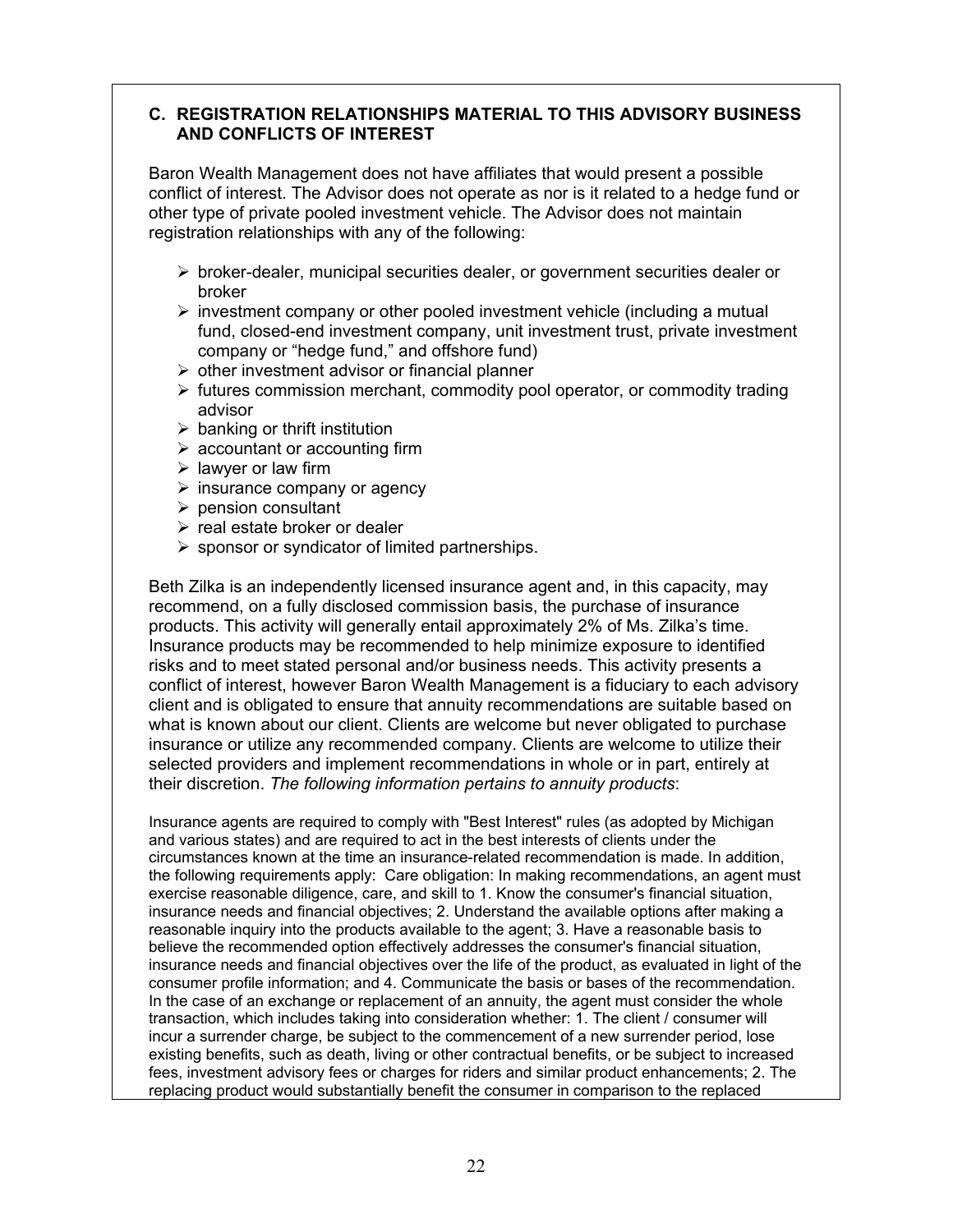product over the life of the product; and 3. The consumer has had another annuity exchange or replacement and, in particular, an exchange or replacement within the preceding 60 months. Disclosures: 1. Prior to the recommendation or sale of an annuity, the agent shall provide prominent written disclosure to the advisory client/consumer which contains: A description of the scope and terms of the relationship with the consumer and the agent's role in the transaction; 2. An affirmative statement that the agent, in her/his separate capacity as a registered investment adviser representative engages in investment advisory services but does not receive commissions in connection with securities recommendations (only insurance products). 3. An affirmative statement describing the insurers she is authorized, contracted (or appointed), or otherwise able to sell insurance products for. 4. A description of the sources and types of cash and noncash compensation to be received, including compensation (if any) for the sale of a recommended annuity by commission as part of premium or other remuneration received from the insurer, intermediary, or other producer or by fee as a result of a contract for advice or consulting services (in a separate capacity as an investment adviser representative); and 5. A notice of the /consumer's right to request additional compensation information.

Upon request of the consumer or the consumer's designated representative, a licensed agent shall disclose: 1. A reasonable estimate of the cash compensation to be received, in range of amounts or percentages; and 2. Whether the compensation is a one-time or multiple occurrence amount, and if the latter, the frequency and amount of the occurrence, which may be stated as a range of amounts or percentages; and (3) Prior to or at the time of the recommendation or sale of an annuity, the agent shall have a reasonable basis to believe the consumer has been informed of various features of the annuity, such as: the potential surrender period and surrender charge; potential tax penalty if the consumer sells, exchanges, surrenders or annuitizes the annuity; mortality and expense fees; investment advisory fees; any annual fees; potential charges for and features of riders or other options of the annuity; limitations on interest returns; potential changes in nonguaranteed elements of the annuity; insurance and investment components; and market risk.

To meet disclosure obligation, licensed agents shall at the time of recommendation or sale: (1) Make a written record of a recommendation and the basis for the recommendation; (2) Obtain a consumer-signed statement documenting: 1. A customer's refusal to provide the consumer profile data, if any; and 2. A customer's understanding of the ramifications of not providing his/her consumer profile data or providing insufficient data; and (3) Obtain a consumer-signed statement acknowledging the annuity transaction is not recommended if a customer decides to enter into an annuity transaction that is not based on the agent's recommendation (however, in this instance, it would be highly unlikely that such a transaction would be placed and such a request would be declined).

#### **D. SELECTION OF OTHER MANAGERS AND ADVISOR COMPENSATION**

As disclosed in Item 4.B(5) of this Brochure, Baron Wealth Management may recommend various unaffiliated Independent Managers to clients. Clients are welcome but are never under any obligation to utilize any Independent Manager or program that may be recommended.

When deemed appropriate and of interest to the client, Baron Wealth Management may recommend the services of unaffiliated managers, ("*Independent Managers*") which may offer investment programs designed to help investors meet their goals and objectives. The Advisor will determine which Independent Manager(s) may be appropriate, depending upon the client's stated circumstances, stated goals and objectives, strategy desired, account size, risk tolerance, or other factors. The terms and conditions under which the client shall engage the *Independent Manager(s)* shall be set forth in separate written agreements between (1) the client and the Advisor and (2) the client and the designated *Independent Manager(s)* and/or program sponsor. If the client and Baron Wealth Management agree in writing, the Advisor shall continue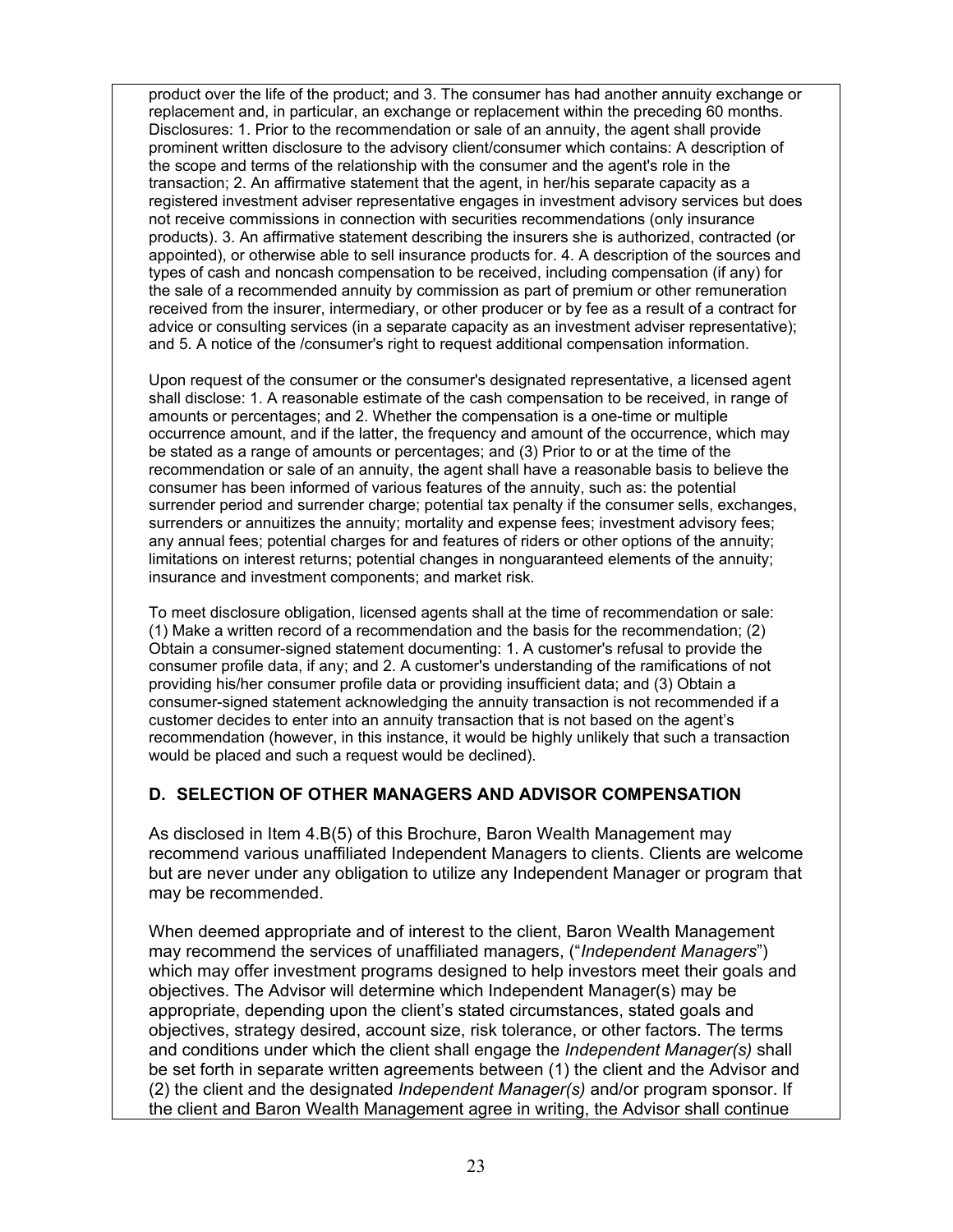to render advisory services to the client relative to the ongoing monitoring and review of account performance. Baron Wealth Management *does not receive additional compensation* in connection with assets managed by the designated Independent Manager(s).

### **ITEM 11: CODE OF ETHICS, PARTICIPATION/ INTEREST IN CLIENT TRANSACTIONS AND PERSONAL TRADING**

#### **A. CODE OF ETHICS**

Baron Wealth Management takes the issue of regulatory compliance seriously and is committed to maintain compliance with federal and applicable state securities laws. Additionally, Baron Wealth Management has a position of public trust and it is our goal to maintain that trust; provide excellent service, good investment performance; and advice that is suitable.

Baron Wealth Management places great value on ethical conduct. Therefore, the ultimate goal of our internal policies is to challenge our staff to live up not only to the letter of the law, but also to the ideals set forth by the Advisor.

Clients may be familiar with the roles fiduciaries play in various legal situations and in certain industries. As a Registered Investment Advisor, Baron Wealth Management is a fiduciary to each and every client.

As fiduciaries, Investment Advisors owe their clients several specific duties. According to the SEC, an Investment Advisor's fiduciary duties include:

- $\div$  Providing advice that is suitable
- Providing full disclosure of material facts and potential conflicts of interest (such that the client has complete and honest disclosure in order to make an informed decision about services of the Advisor and about investment recommendations);
- $\div$  The utmost and exclusive loyalty and good faith
- $\div$  Best execution of transactions under the available circumstances
- $\div$  The Advisor's reasonable care to avoid ever misleading clients
- $\div$  Only acting in the best interests of clients.

It is Baron Wealth Management's policy to protect the interests of each of the Advisor's clients and to place the clients' interests first and foremost in each and every situation.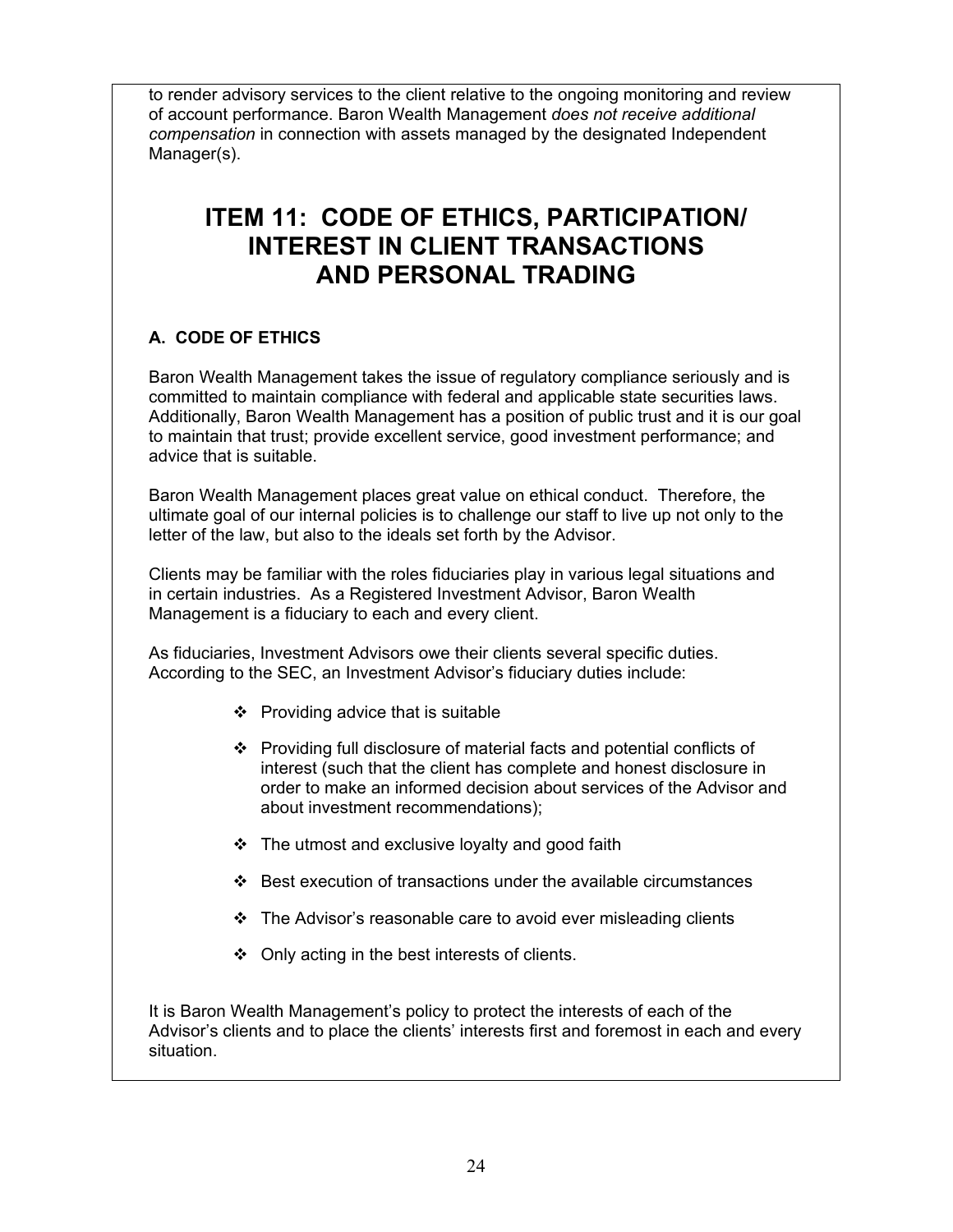Baron Wealth Management will abide by honest and ethical business practices to include, but is not limited to:

- The Advisor will not induce trading in a client's account that is excessive in size or frequency in view of the financial resources and character of the account.
- The Advisor will make investment decisions with reasonable grounds to believe that the decisions are suitable for the client on the basis of information furnished by the customer and we will document suitability.
- The Advisor and Advisor Representatives will not borrow money from clients.
- ❖ Baron Wealth Management will not recommend the purchase of a security without the reasonable belief that the security is registered, or the security or transaction is exempt from registration in states where we provide investment advice and based upon information the Advisor receives.
- The Advisor will not recommend that clients place orders to purchase or sell a security or engage in services through a broker/dealer or agent that is not licensed, based upon information available to the Advisor.
- The Advisor's staff shall report all required personal securities transactions to Beth Zilka, Chief Compliance Officer as required by the SEC. Reportable trades for this Advisor include all but the following *exceptions*:
	- Transactions effected pursuant to an automatic investment plan
	- Securities held in accounts over which the access person has no direct or indirect influence or control
	- Transactions and holdings in direct obligations of the Government of the United States
	- Money market instruments bankers' acceptances, bank certificates of deposit, commercial paper, repurchase agreements and other high quality short-term debt instruments
	- Shares of money market funds
	- Transactions and holdings in shares of mutual funds are not reportable, since the Advisor does not have a material relationship with an investment company which would otherwise require reporting
	- Transactions in units of a unit investment trust are not reportable if the unit investment trust is invested exclusively in unaffiliated mutual funds.

Baron Wealth Management will not permit and has instituted controls against insider trading. All applicable securities rules and regulations will be strictly enforced.

Advisor Representatives and administrative personnel who do not follow the Advisor's Code of Ethics or who in any way violate securities rules and regulations, or who fail to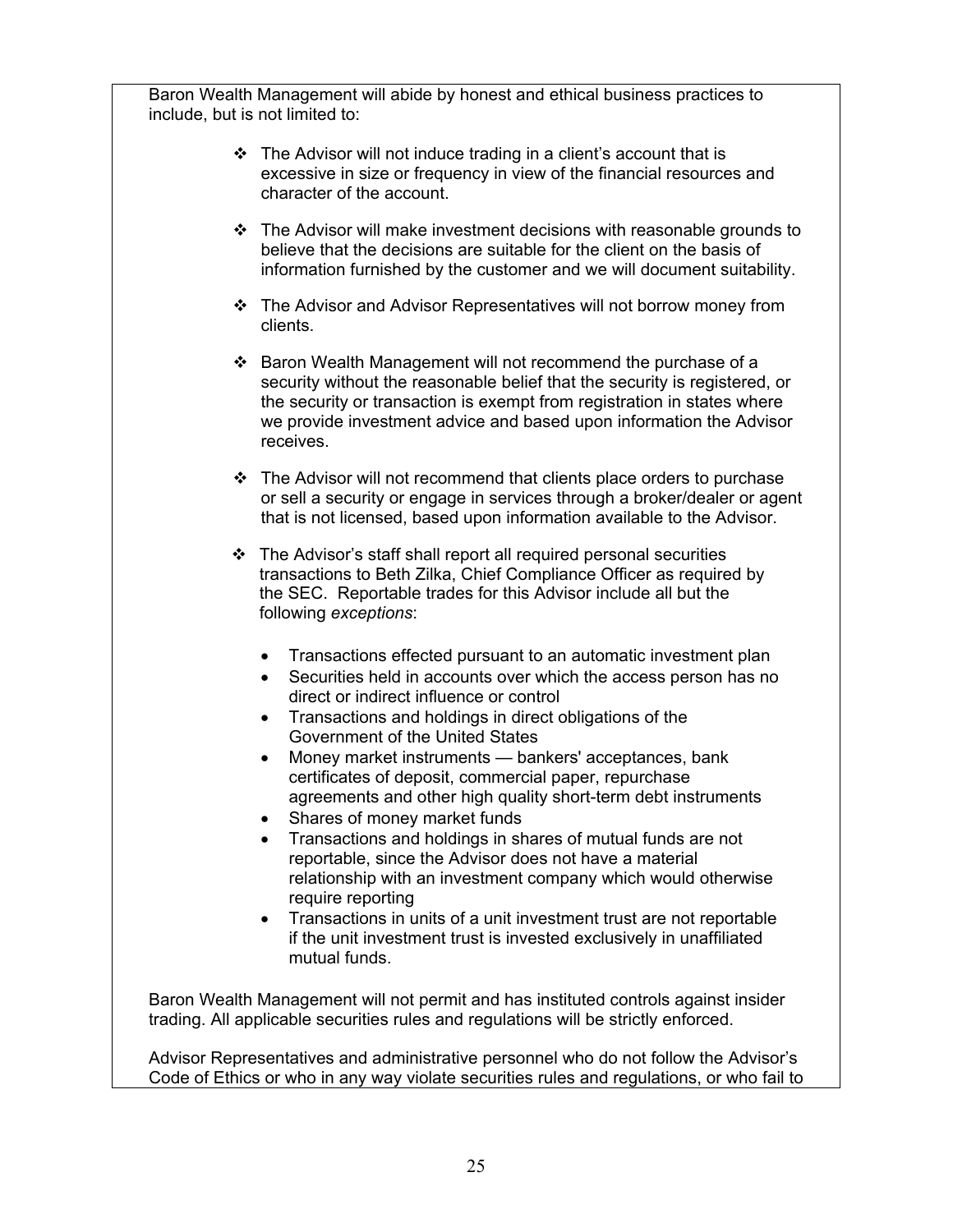report known or suspected violations will be disciplined or terminated, depending upon severity. Such persons could also face action by the SEC and/or state securities regulators.

Clients are welcome to request a copy of the Advisor's Code of Ethics by contacting the Advisor's office.

The Advisor emphasizes the unrestricted right of clients to decline to implement any advice rendered, in whole or part. Where the Advisor is granted discretionary authority of the client's accounts, clients are welcome to set investment parameters and/or limitations in writing and such direction is followed until such time the client's instructions are amended in writing.

#### **B. RECOMMENDATIONS INVOLVING MATERIAL FINANCIAL INTERESTS**

Baron Wealth Management does not recommend that clients buy or sell any security in which any of Baron Wealth Management's related persons have a material financial interest.

#### **C. INVESTING PERSONAL MONIES IN THE SAME SECURITIES AS CLIENTS**

Baron Wealth Management and/or individuals associated with Baron Wealth Management may have similar investment goals and objectives and as a result may buy or sell securities for their personal accounts that may be identical to or different from those recommended to clients. Thus, at times the interests of the Advisor's or staff members' accounts may coincide with the interests of clients' accounts. However, at no time will the Advisor or any related person receive an added benefit or advantage over clients with respect to these transactions nor will the Advisor nor its associated persons will not place itself in a position to have added benefit as a result of advice given to clients.

#### **D. TRADING SECURITIES AT / AROUND THE SAME TIME AS CLIENTS**

Baron Wealth Management its Advisor Representatives acknowledges the Advisor's fiduciary responsibility to place the investment needs of clients ahead of the Advisor and its staff. The interests of clients are held in the highest regard. At no time will the Advisor or any related person receive an added benefit or advantage over clients with respect to these transactions. The Advisor and its associated persons will not place itself in a position to have added benefit as a result of advice given to clients.

The staff of Baron Wealth Management shall not buy or sell securities for their personal portfolio(s) where their decision is substantially derived, in whole or in part, by reason of his or her employment unless the information is also available to the investing public on reasonable inquiry.

The Advisor has established trading policies for its access persons. Beth Zilka, the Chief Compliance Officer of Baron Wealth Management, is responsible for the monitoring of personal trading conducted by staff.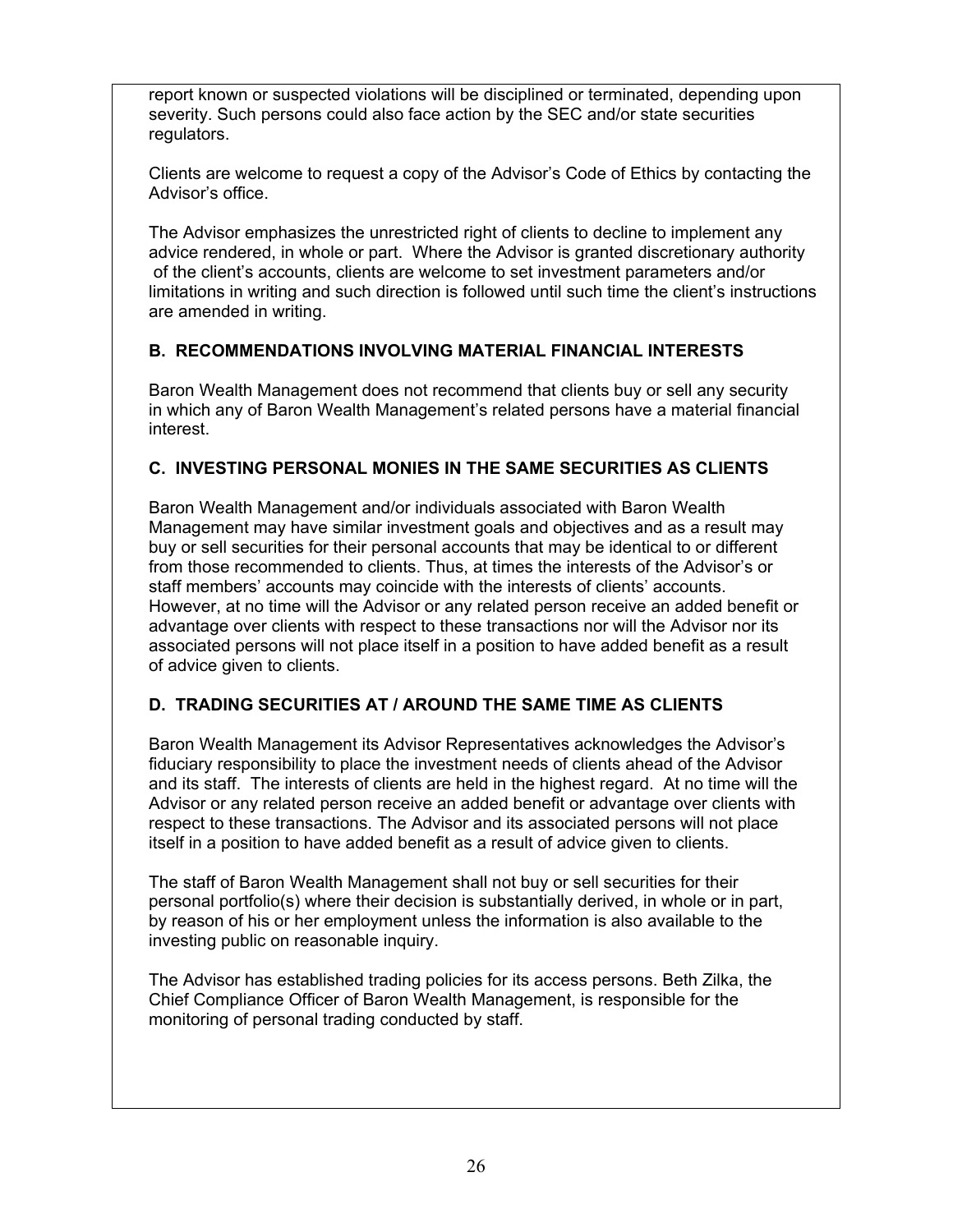### **ITEM 12: BROKERAGE PRACTICES**

#### **A. FACTORS USED TO SELECT CUSTODIANS AND/OR BROKER/DEALERS**

Consultation clients can use any brokerage firm of their choice to implement any desired transactions, in whole or in part, at their discretion.

The Advisor recommends Fidelity Brokerage Services, ("*Fidelity")* and Charles Schwab & Co., Inc., ("*Charles Schwab & Co.*"). The Advisor is enrolled in the Fidelity and Charles Schwab & Co. institutional programs which provide custodial and account services to independent registered investment Advisors.

Baron Wealth Management is independently owned and operated and has no affiliation with either of the recommended custodial firms. The Advisor Representatives of Baron Wealth Management are not registered representatives of any broker/dealer firm.

Factors which the Advisor considers in recommending *Fidelity, Charles Schwab & Co.* or any other broker-dealer, to clients include their respective financial strength, reputation, execution, pricing, research, and service. *Fidelity* and *Charles Schwab & Co.* enables the Advisor to obtain many cost-effective mutual funds as well as other securities at reasonable transaction charges. The commissions and/or transaction fees charged by *Fidelity* and *Charles Schwab & Co. m*ay be higher or lower than those charged by other broker-dealers.

The Advisor takes the position that excellent customer service and trade execution available through its preferred service providers is superior to most non-service oriented and internet-based brokers that may otherwise be available to the general public. The Advisor's recommended service providers feature broad lines of products and services that may be suitable to many types of investors with varying investable assets. *Fidelity* and *Charles Schwab & Co.* serve the needs of a great number of independent advisors nationwide.

In addition to the above information, Baron Wealth Management recognizes its duty to obtain best price and execution for its clients under the circumstances available. The decision to recommend the preferred service provider is also based upon the overall service provided to investors and the services available to the Advisor and providing such recommendation is consistent with the Advisor's fiduciary duty to the client. The Advisor also considers its experience with the service provider, the provider's reputation, and the quality of execution services and costs. Baron Wealth Management clients should also evaluate these service providers before opening an account. While it is possible that clients may pay higher commissions or transaction fees through its preferred service provider, the Advisor has determined it currently offers the best overall value to the Advisor and clients for the brokerage and technology provided. The Advisor shall periodically and systematically review its policies and procedures regarding recommending broker-dealers to its client in light of its duty to obtain best execution.

Baron Wealth Management periodically reviews other alternatives that are available to the Advisor market. However, Baron Wealth Management believes that excellent customer service and trade execution is superior to most non-service oriented, deep-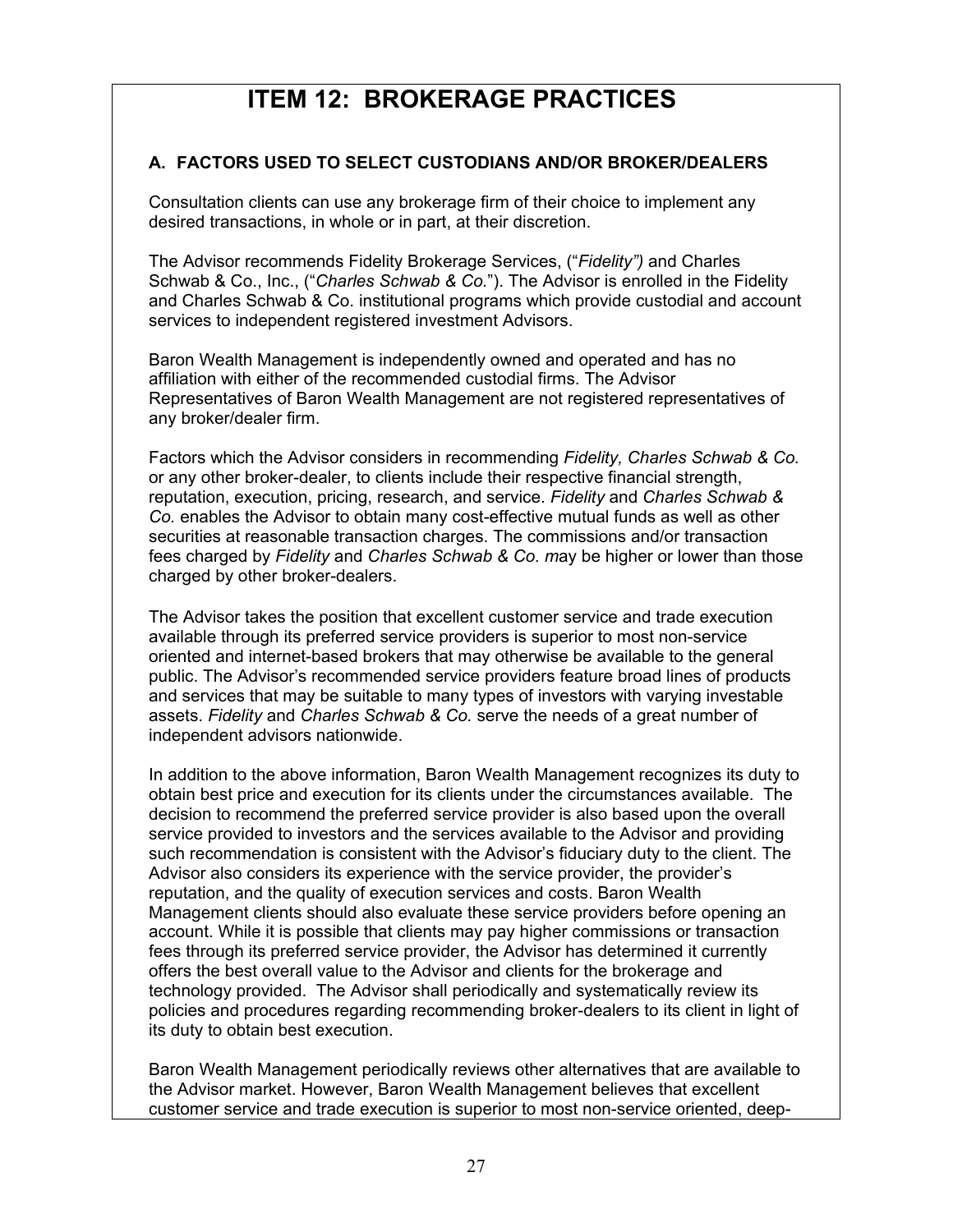discount and internet/web-based brokers that may otherwise be available to the public. Fidelity and Charles Schwab & Co. feature a broad line of products and services that are available to every investor, regardless of the amount of investable assets. Both firms carefully monitor trade execution and are large and sophisticated order senders.

Clients should also evaluate service providers before opening an account since they are welcome to select their preferred firm. While it is possible that clients may pay higher commissions or transaction fees through its preferred service provider, the Advisor has determined it currently offers the best overall value to the Advisor and clients for the brokerage, service, and technology provided.

#### **1. RESEARCH AND OTHER SOFT DOLLAR BENEFITS**

Generally speaking, soft dollars are benefits (primarily investment research and brokerage services) that investment advisors may receive in exchange for directing trade activity to a particular brokerage firm. Baron Wealth Management receives general research, business-related products and back-office administrative support services in addition to execution from its recommended broker/dealers in connection with client securities transactions. Therefore, the Advisor does receive benefits from its selected custodial firms that it would not otherwise receive if it were not a Registered Investment Advisor.

As fiduciaries, Investment Advisors are obligated to act in the best interest of their clients and cannot use client assets (including client commissions) to benefit themselves, absent client consent. Advisors who obtain brokerage and research services with client commissions do not have to purchase those services with their own funds, which creates a conflict of interest for the Advisors. However, Section 28(e) of the Securities Exchange Act of 1934 provides a safe harbor for firms that exercise investment discretion over accounts to pay for research commission dollars generated by account transactions ("soft dollars").

The Advisor participates in the Fidelity and Charles Schwab & Co.'s institutional programs for independent Investment Advisors. While there is no direct linkage between the investment advice given and the participation in a custodial firm's institutional program, economic benefits are received which would not be otherwise if the Advisor did not give advice to clients. The Advisor and its clients may pay slightly more than the lowest rate of commissions available in order to obtain various administrative and research services. However, Baron Wealth Management has determined in good faith and after periodic (and ongoing) review, that the fees are reasonable in relation to the full range and quality of the brokerage, administrative and research services provided, viewed in terms of either particular transactions or the Advisor's overall responsibilities with respect to the accounts over which it exercises investment discretion. The determinative factor is whether transaction fees represent the best qualitative execution services for our managed accounts.

The needs of our clients, the quality of services provided to our clients, and the overall benefit of placing trades with particular brokers are weighed carefully in each situation. Additionally, in the course of determining fair and reasonable services, the Advisor works to negotiate the most reasonable costs available in light of the services provided.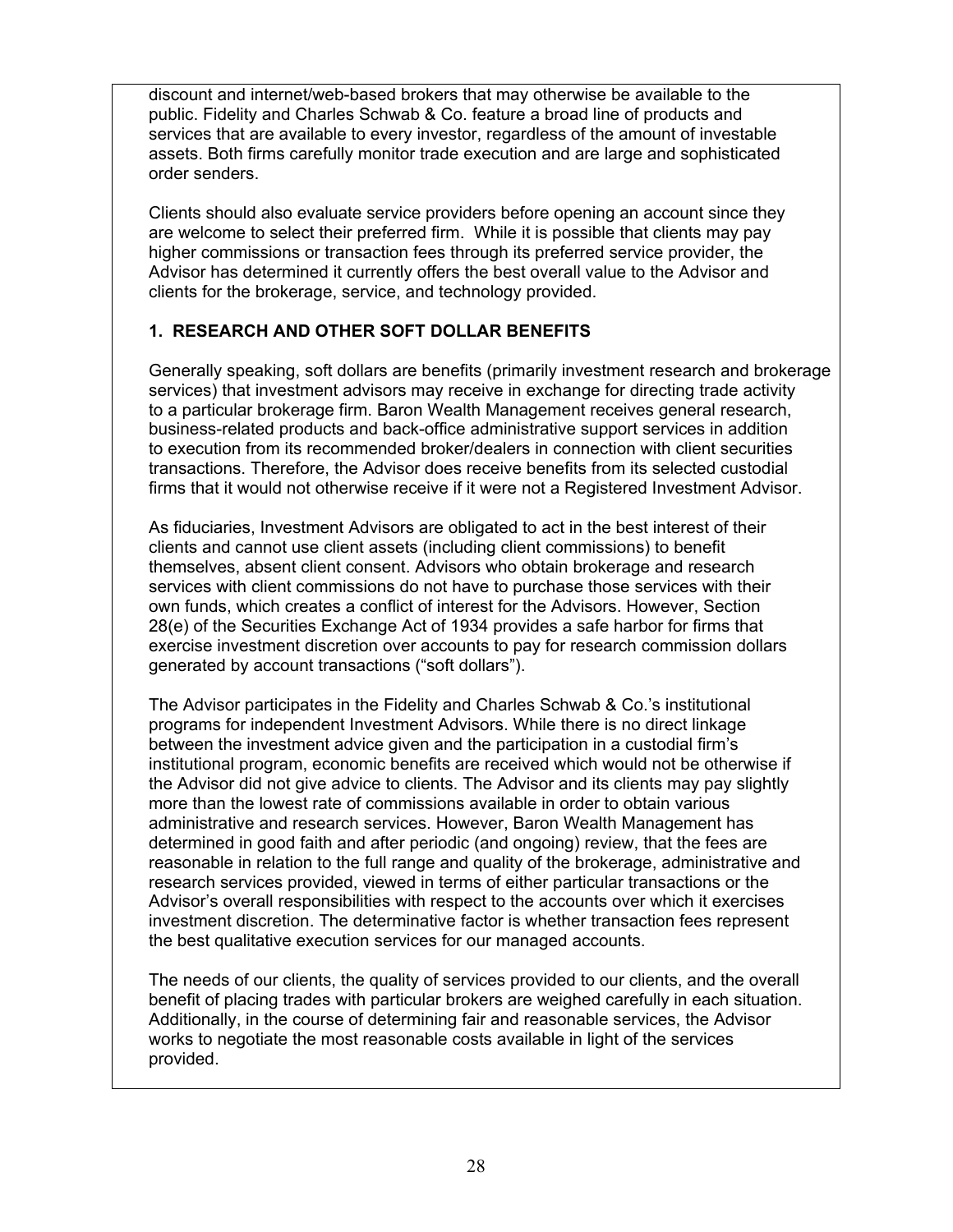Baron Wealth Management may receive certain added benefits for utilizing the recommended custodian such as research, the ability to deduct advisory fees from clients' custodial accounts, discounts on periodicals or materials, complimentary business and compliance newsletters, and various other non-cash services. Any general research received is used for the benefit of all clients. The value of products, research and services given if any, is negligible and not a material factor. However, any benefits received from these institutions represent a conflict of interest because the Advisor is inclined to recommend these service providers to its clients.

Services received that benefit clients include access to a broad range of investment products, execution of securities transactions and custody of client assets. The investment products available through Charles Schwab & Co. and Fidelity include some which we might not otherwise have access or that would require a significantly higher minimum investment by our clients. Fidelity and Charles Schwab & Co. provide access to many no-load mutual funds without transaction charges and other no-load funds at nominal transaction charges. Additionally, Fidelity and Charles Schwab & Co. generally does not charge its advisor clients separately for custody services but is compensated by account holders through commissions and other transaction-related or asset-based fees for securities trades that are executed through the service provider or that settle into the service provider's accounts (i.e., transactions fees are charged for certain no-load mutual funds, commissions are charged for individual equity and debt securities transactions). The services described in this paragraph generally benefit you and your account.

The Advisor receives certain considerations and services that benefit the Advisor and indirectly benefits clients. The Advisor may receive from its preferred custodial firms (*Fidelity* and *Charles Schwab & Co.* ), without cost to the Advisor, computer software and related systems support, which allow the Advisor to better monitor client accounts maintained at *Fidelity* and *Charles Schwab & Co.* The Advisor may receive the software and related support at a discount or without cost because the Advisor renders wealth management services to clients that maintain assets at *Fidelity* and *Charles Schwab & Co*. The software and related systems support may benefit the Advisor, but not its clients directly. Additionally, the Advisor may receive the following benefits from *Fidelity* and *Charles Schwab & Co.*: Receipt of duplicate client confirmations and bundled duplicate statements; access to a trading desk that exclusively services its institutional advisor program participants; access to block trading which provides the ability to aggregate securities transactions and then allocate the appropriate shares to client accounts; and access to an electronic communication network for client order entry and account information. These services assist the Advisor in coordinating its services with the custodial firms in a more efficient manner.

Services that generally benefit only the Advisor are those other benefits intended to help the Advisor manage and further develop its business enterprise. These services include educational conferences and events as well as technology. Services include general compliance, legal and business consulting as well as publications and conferences on practice management and business succession. The service providers may also offer access to employee benefits providers, human capital consultants and insurance providers. Charles Schwab & Co. and Fidelity may provide these services themselves and in other cases, they will arrange for third-party vendors to provide services to the Advisor. These service providers may also discount or waive fees for some services or pay all or a portion of a third-party's fees. Our service providers may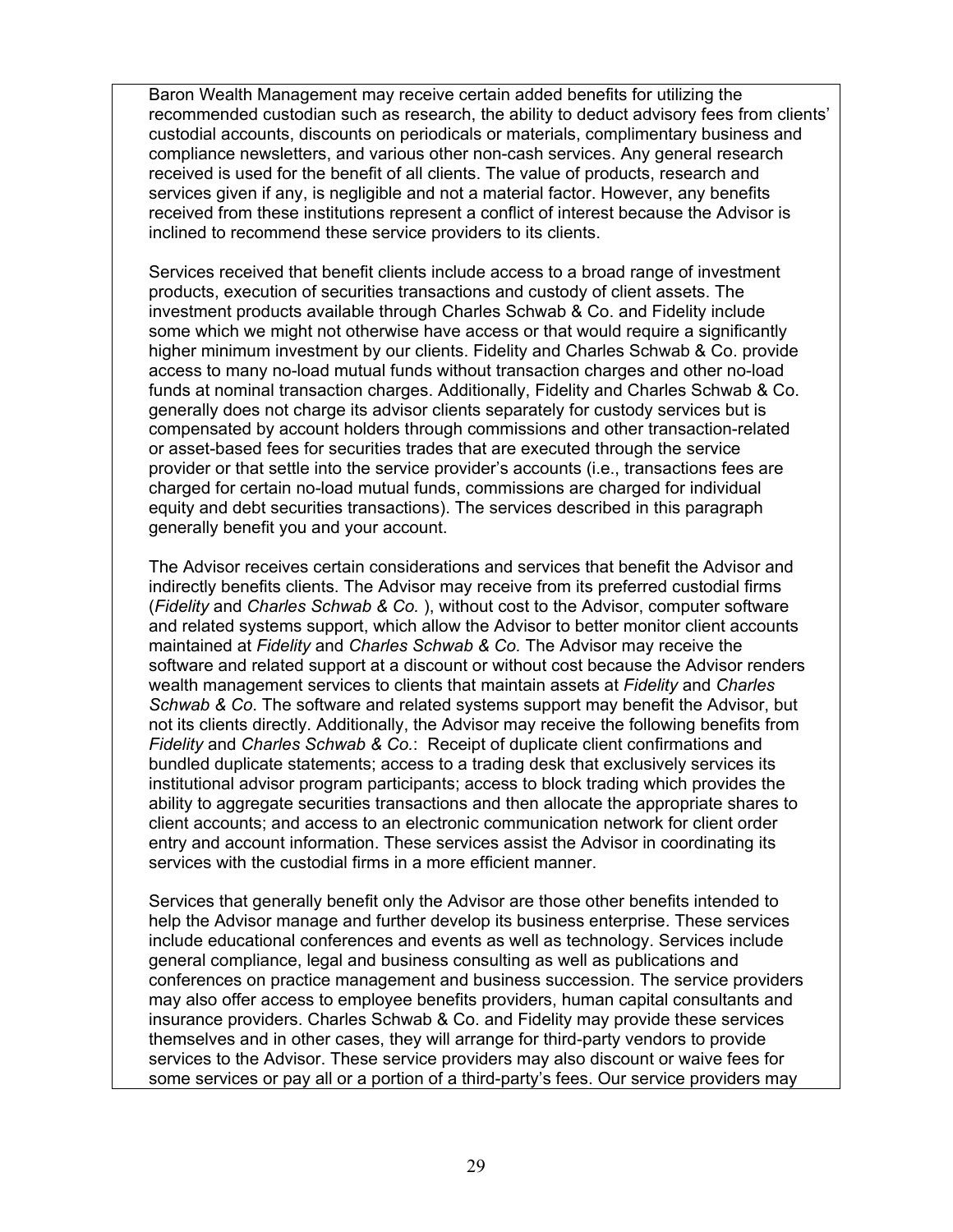also provide us with other benefits such as occasional business entertainment of our personnel.

The Advisor and its Advisory Representative may also receive travel, meals and lodging when evaluating and performing due diligence on investment and mutual fund managers. The Chief Compliance Officer monitors all gifts and other considerations. The Advisor will not permit the acceptance of any entertainment related events including, but not limited to, sporting events, concerts, or shows.

In fulfilling its duties to its clients, the Advisor endeavors at all times to put the interests of its clients first. Clients should be aware however, that the Advisor's receipt of economic benefits from a broker-dealer or other service provider(s) creates a conflict of interest since these benefits may influence the Advisor's choice of broker-dealer over another broker-dealer that does not furnish similar software, systems support, or services.

#### **2. BROKERAGE FOR CLIENT REFERRALS**

Baron Wealth Management receives no referrals from a broker/dealer or third party in exchange for using that broker/dealer or third party.

#### **3. CLIENTS DIRECTING WHICH BROKER/DEALER/CUSTODIAN TO USE**

Financial Planning and Consultation clients are welcome to utilize any service provider they may choose and are welcome to implement any advice or recommendations in whole or in part.

Clients are welcome to utilize the service provider of their choice, and in such cases, will direct the Advisor to use their firm of choice (via written direction). If the client requests the Advisor to arrange for the execution of securities brokerage transactions for the client's account, the Advisor shall direct such transactions through their selected broker-dealer until alternative directions are provided in writing. As disclosed in the Advisor's Client Agreement, the Advisor cannot guarantee best execution of transactions in these cases, due to limitations that may be imposed by the client's service provider either on the Advisor or in connection with transactions.

In such cases, the client will negotiate terms and arrangements for the account with that broker-dealer, and the Advisor will not seek better execution services or prices from other broker-dealers or be able to "batch" client transactions for execution through other broker-dealers with orders for other accounts managed by the Advisor (as described below). As a result, the client may pay higher commissions or other transaction costs or greater spreads, or receive less favorable net prices, on transactions for the account than would otherwise be the case. Subject to its duty of best execution, the Advisor may decline a client's request to direct brokerage if, in the Advisor's sole discretion, such directed brokerage arrangements would result in additional operational difficulties.

#### **B. AGGREGATION (BLOCK) TRADING FOR MULTIPLE CLIENT ACCOUNTS**

Transactions for each client generally will be effected independently, unless the Advisor decides to purchase or sell the same securities for several clients at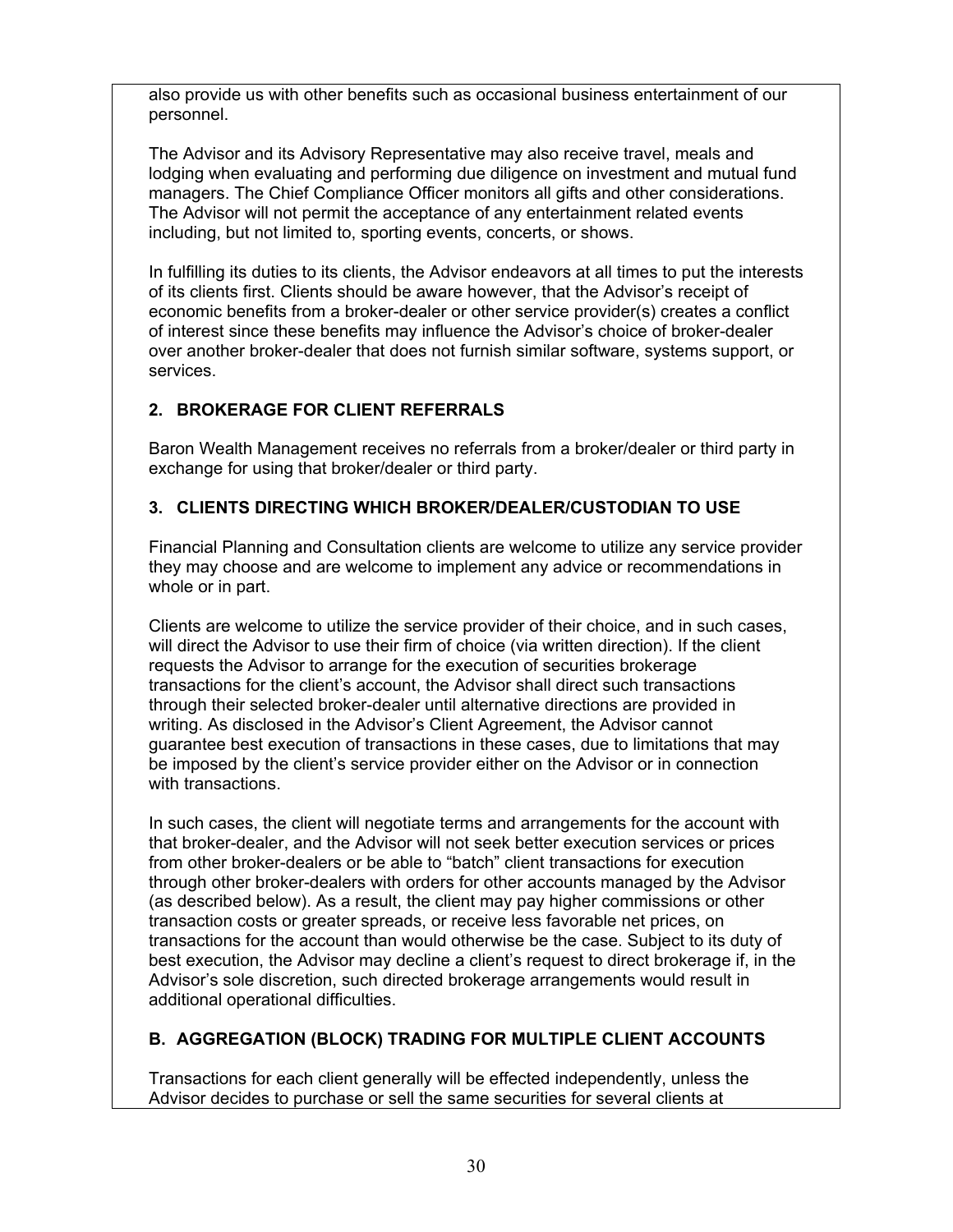approximately the same time. The Advisor may (but is not obligated to) combine or "batch" such orders to obtain best execution, to negotiate more favorable commission rates, or to allocate equitably among the Advisor's clients differences in prices and commissions or other transaction costs that might have been obtained had such orders been placed independently. Due to the individualized nature of services, however, large orders of securities are not always consistent with the nature of the Advisor's services. Aggregation is undertaken in firms processing large orders of securities in order to realize more effective trade execution and the cost efficiencies that come from executing larger order sizes. In each case, the Advisor strives to allocate investment opportunities or trades among its clients in a manner that is fair and equitable and based upon the client investment objectives.

Normally, under this procedure, transactions will generally be averaged as to price and allocated according to the Advisor's standard allocation procedure. This procedure considers the circumstances of each trade and always strives for fairness and cost-effectiveness to the client. In most cases when the Advisor executes only a partial fill of a targeted buy order, allocations will prioritize complete fills for clients with the most available cash as a percentage of portfolio assets. Likewise, when the Advisor executes only a partial fill of a targeted sell order, allocations will prioritize complete fills for clients with the least available cash as a percent of portfolio assets. To the extent that the Advisor determines to aggregate client orders for the purchase or sale of securities, including securities in which the Advisor's Representatives may invest, the Advisor shall normally do so in accordance with applicable rules promulgated under the SEC's Investment Advisors Act and no-action guidance provided by the staff of the SEC. An allocation statement will be prepared and any special circumstances or conditions will be outlined in connection with each event. The Advisor shall not receive any additional compensation or remuneration as a result of the aggregation.

Certain issues may impact the Advisor's allocation under the particular circumstances and in such cases, the allocation will be made based upon other relevant factors, which may include: (i) when only a small percentage of the order is executed, shares may be allocated to the account with the smallest order or the smallest position or to an account that is out of line with respect to security or sector weightings relative to other portfolios, with similar mandates; (ii) allocations may be given to one account when one account has limitations in its investment guidelines which prohibit it from purchasing other securities which are expected to produce similar investment results and can be purchased by other accounts; (iii) if an account reaches an investment guideline limit and cannot participate in an allocation, shares may be reallocated to other accounts (this may be due to unforeseen changes in an account's assets after an order is placed); (iv) in cases where a small proportion of an order is executed in all accounts, shares may be allocated to one or more accounts on a random basis.

Baron Wealth Management receives no additional benefit as a result of the proposed aggregation.

**Trade error policy:** The Advisor requires its personnel to carefully implement investment decisions. Nevertheless, if a trade error occurs, it is the Advisor's policy to correct the error as soon as possible and in such a manner that the affected client is not disadvantaged and bears no loss. The Advisor utilizes a trade-error account at Fidelity and Charles Schwab & Co., as needed, to process trade error reimbursements. For accounts that are held at Fidelity, any gains as the result of a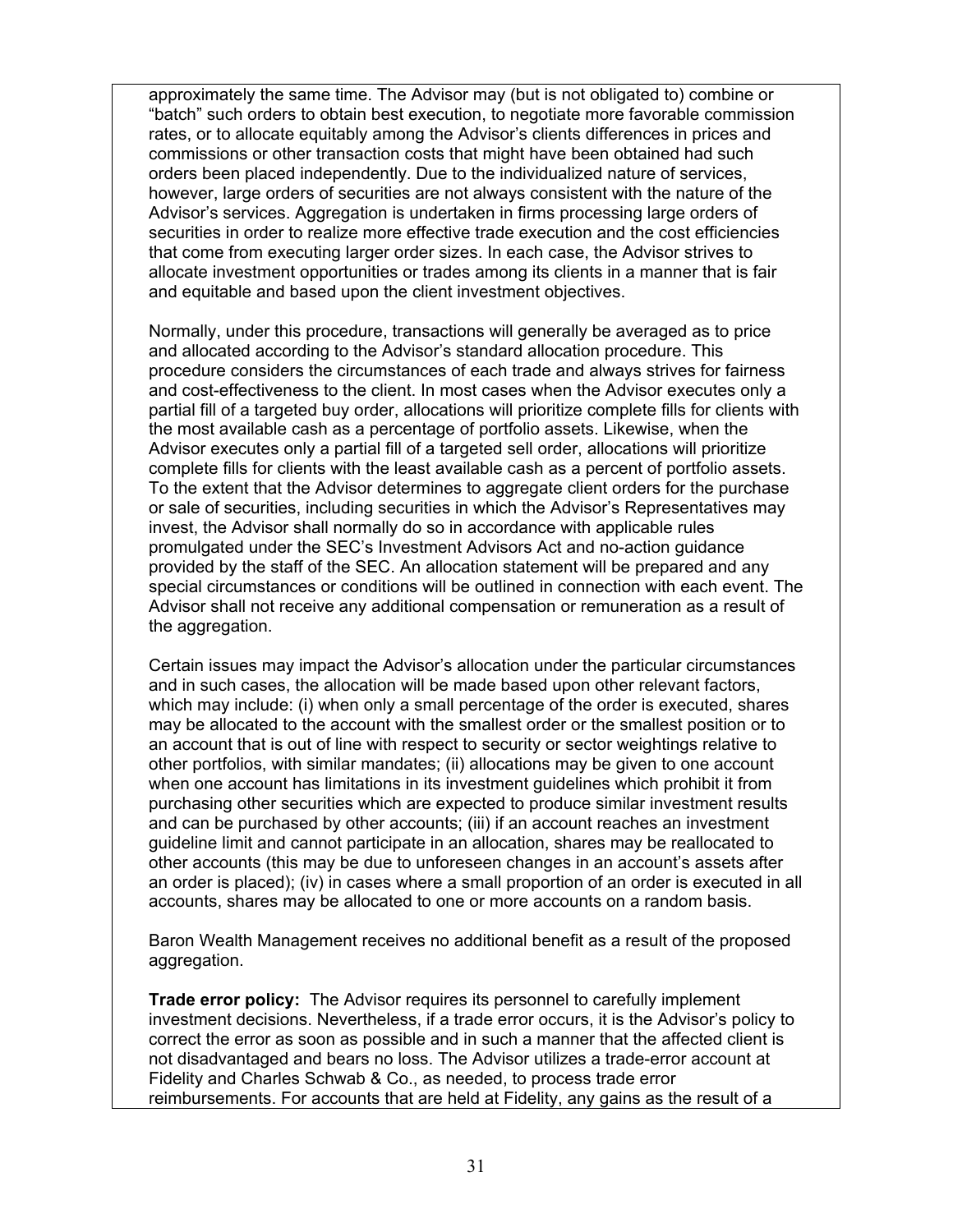trade error will be retained by Fidelity and deposited into a separate account. Fidelity donates these funds in accordance with their then-current donation policies. Charles Schwab & Co. also retains gains from errors and donates the funds in accordance with their then current internal policy.

**Trading Away**: Clients may incur transaction costs in addition to any commissions charged by the broker-dealer when securities traded over-the-counter are effected on their behalf through the broker-dealer on an agency basis. Broker custody of client assets may limit or eliminate the Advisor's ability to obtain best price and execution of transactions in over-the counter securities.

### **ITEM 13: REVIEW OF ACCOUNTS**

#### **A. FREQUENCY AND NATURE OF PERIODIC REVIEWS / THE REVIEWERS**

**Wealth Management Services** involve continuous and ongoing services to include frequent monitoring and internal review of portfolio assets on a quarterly, monthly, or perhaps a more frequent basis. The frequency of and processes for the internal portfolio reviews are dependent upon the nature and complexity of the portfolio and at the discretion of the Advisor. Reviews may also occur at the time of significant deposits or withdrawals. Reviews generally entail analyzing securities, sensitivity to various markets, investment results and other factors. The Advisor may also review a portfolio if the client's asset allocation deviates over the target acceptable limits, at which time portfolio action is considered. Wealth Management clients also receive ongoing guidance and recommendations regarding Financial Planning issues. Any investments placed with Independent Managers for services will generally be reviewed quarterly if part of the Advisor's managed portfolio.

Individual reviews (with clients) are conducted as requested by the client, at the Advisor's discretion, or according to the interval agreed upon in the Client Agreement. The timing of reviews conducted with clients are guided by the client's stated objectives or at the Advisor's discretion, however, the Advisor prefers clients initiate meetings at least annually. In addition, *clients are obligated to contact the Advisor when there exists a real or potential change in the clients' financial condition. This prompt notification gives the Advisor the opportunity to review the clients' new information and as a result the Advisor and client can help ensure the investment strategies continue to be appropriate based on client's data and stated objectives.*

The Advisor is available to provide **Consultation Services** on an hourly or project basis. These services are not ongoing in nature and terminate upon the conclusion of services unless otherwise outlined in the Client Agreement. While the advice provided may include a recommendation for reviews or meetings at a later date, the client is welcome but never obligated to engage the Advisor for additional and/or future services. In such cases, additional or follow-up services can be conducted via a new or amended agreement.

#### **B. REVIEWERS**

Reviews are conducted by Advisor Representatives under the direction of Beth Zilka, Managing Member and Chief Compliance Officer.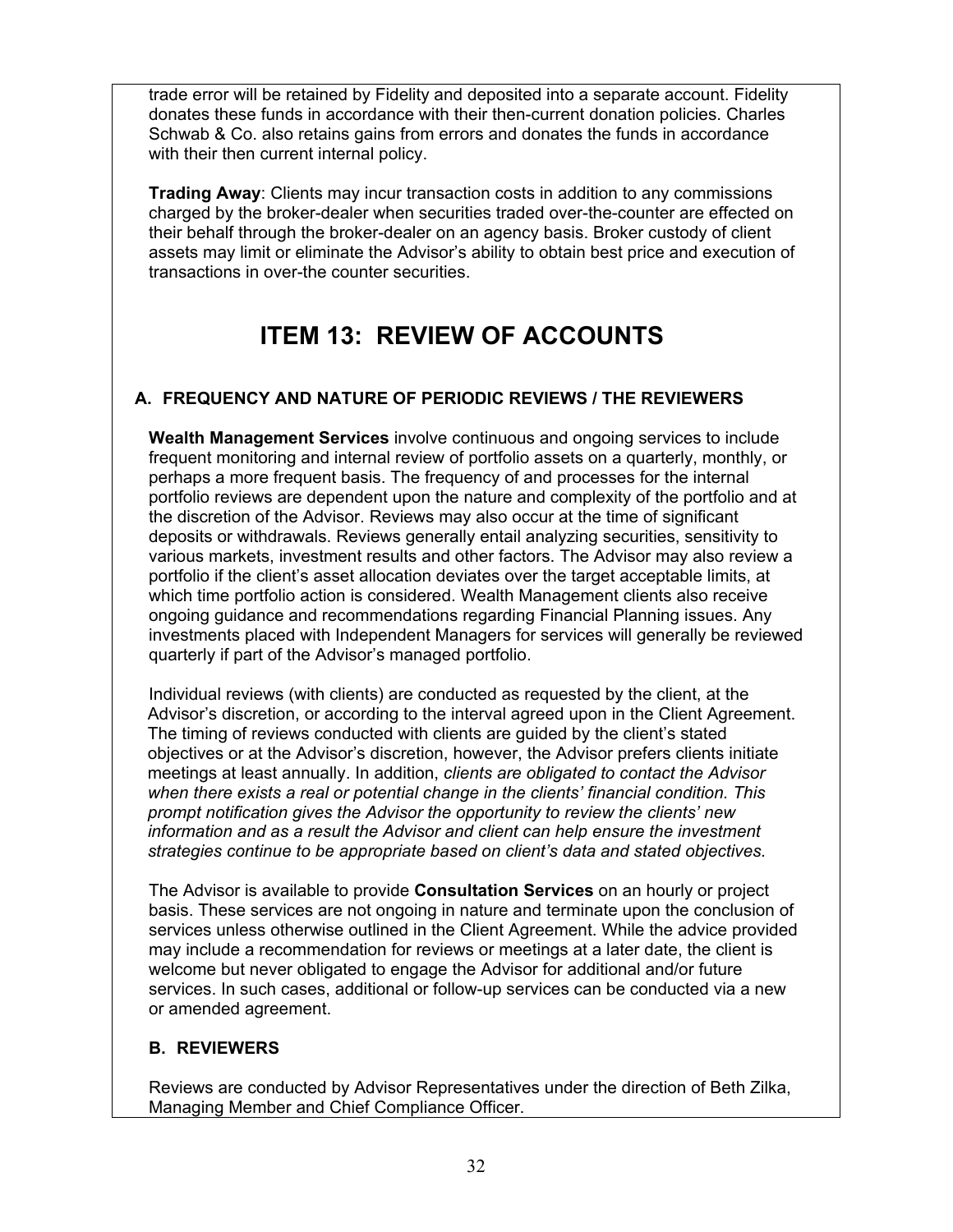#### **C. FACTORS THAT MAY TRIGGER NON-PERIODIC ACCOUNT REVIEWS**

The timing of Internal portfolio reviews may also be guided by the underlying assets of the portfolio, individual circumstances as reasonably known by the Advisor, market conditions and the request of the client. Reviews may also be triggered by material market, economic or political events. As noted in Item B above, reviews may also be triggered by reported changes in the client's financial situation (which may include but are not limited to: Termination of employment, physical relocation, inheritance or retirement).

#### **D. CONTENT AND FREQUENCY OF REGULAR REPORTS**

Clients can expect to receive confirmation statements from all transactions and a monthly/quarterly statement, directly from their custodial firm. The custodian's quarterly reports detail account value, net change, portfolio holdings, and all account activity. The Advisor may prepare additional portfolio data or post meeting communications at the Advisor's discretion.

### **ITEM 14: CLIENT REFERRALS AND OTHER COMPENSATION**

#### **A. ECONOMIC BENEFITS PROVIDED BY THIRD PARTIES FOR ADVICE RENDERED TO CLIENTS (INCLUDES SALES AWARDS OR OTHER PRIZES)**

Baron Wealth Management does not receive any economic benefit, directly or indirectly from any third party in connection with advice rendered to Baron Wealth Management clients other than the custodial benefits described at Item 12.A(1).

As previously disclosed, Ms. Zilka is an independently licensed insurance agent appointed with various insurance companies and in such capacity, may recommend, on a fully disclosed commission basis, the purchase of certain insurance products. The time spent on this outside business activity may vary throughout the year but may entail approximately 2% of her time. While it is possible that licensed personnel could be eligible to receive additional compensation from insurance companies in the form of sales awards or prizes, it is highly unlikely and participation in any such activity would require pre-approval from the Chief Compliance Officer. Should any participation in such a program ever be contemplated, this section of this Brochure will be promptly amended to reflect current data relating to these outside business activities, conflicts of interest, and any other considerations received.

#### **B. COMPENSATION TO NON-ADVISORY PERSONNEL FOR REFERRALS**

Baron Wealth Management does not directly or indirectly compensate any person (who is not part of Baron Wealth Management's advisory personnel) or firm in exchange for client referrals.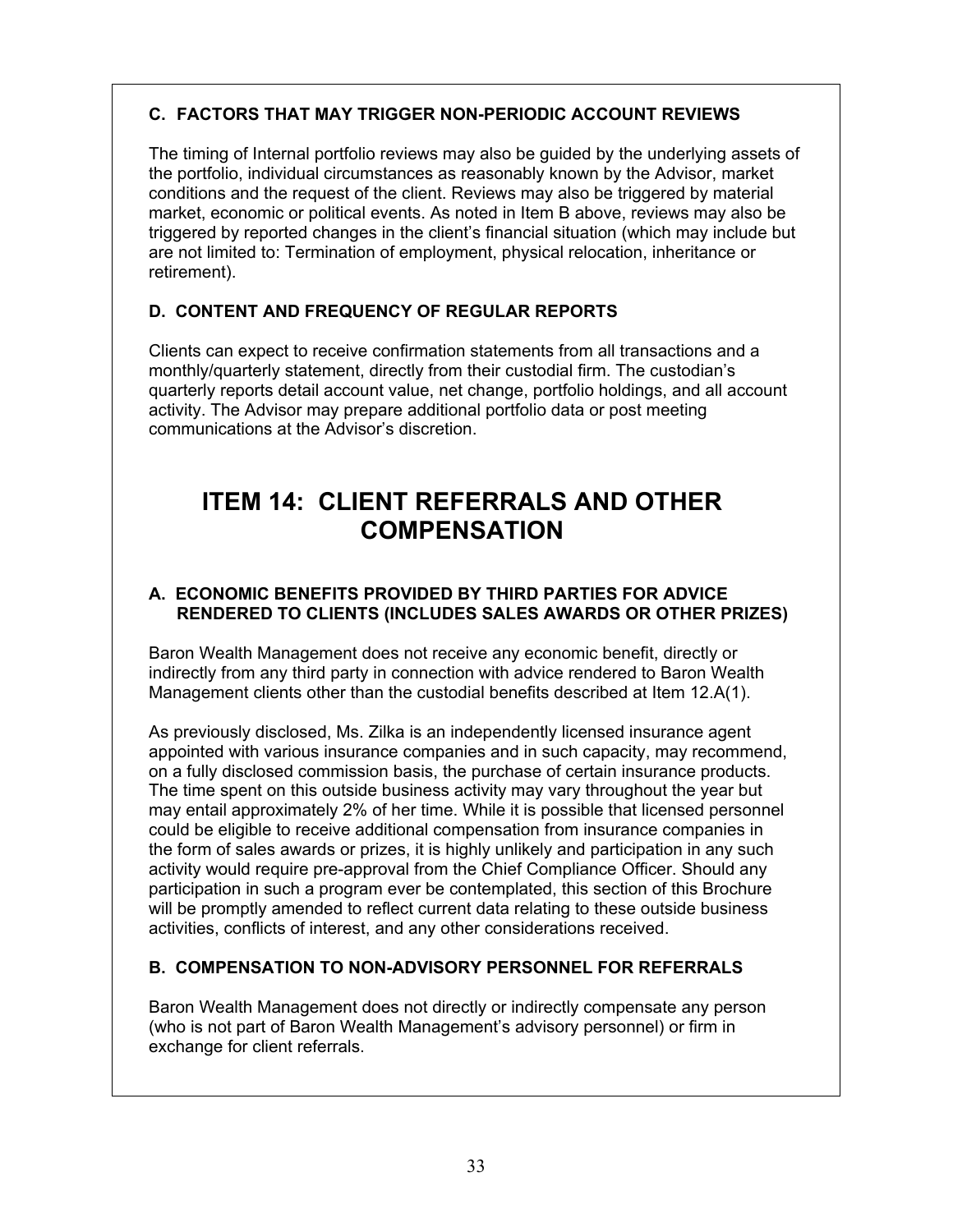### **ITEM 15: CUSTODY**

Baron Wealth Management does not accept custody of client funds or securities with the exception of its ability to deduct contractually agreed upon investment advisory fees from client custodial accounts with the appropriate client authorization. Clients' accounts are held at Fidelity or Charles Schwab & Co., Members FINRA/SIPC, or the client's selected custodial firm.

The Advisor will only have access to custodial accounts where client authorization has been granted, as needed to implement trades via written authorization and, as noted above, to deduct contractually agreed upon investment advisory fees. Access to client accounts may be deemed custody by the SEC unless certain provisions are in place.

It is vital that clients receive regular and transactional account statements from their custodian(s) and clients should carefully review those statements. If clients find that statements are not being received directly or if statements contain any errors, they should promptly contact Baron Wealth Management and their custodial firm. Clients must also promptly report address changes to the Advisor and their custodial firm. In all cases, clients have a direct and beneficial interest in their securities (individual ownership), rather than an undivided interest in a pool of securities. Execution of transactions and custody of client funds and securities are services provided by the client's selected brokerage/custodial services provider(s).

### **ITEM 16: INVESTMENT DISCRETION**

Clients engaging the Advisor for Wealth Management Services have the ability to leave standing instructions with the Advisor to refrain from investing in particular industries, invest in limited amounts of securities and to re-balance portfolios (also termed as "limited discretion").

With the client's authorization as provided in the custodial account forms and the Baron Wealth Management's Client Agreement, the Advisor will maintain limited discretionary trading authority to execute securities transactions in the investor's portfolio within investor's designated investment objectives, to include the securities to be bought and sold, and the amount of securities to be bought and sold. The Advisor will not hold full power of attorney nor will the Advisor ever have authority to withdraw funds or to take custody of investor funds or securities other than the ability to deduct contractually agreed advisory fees via investor's qualified custodian with the client's authorization.

The Advisor also may render non-discretionary management services to clients relative to: (1) variable life/annuity products that they may own, and/or (2) their individual accounts held through employer-sponsored retirement plans. In so doing, the Advisor either directs or recommends the allocation of client assets among the various mutual fund subdivisions that comprise the variable life/annuity product or the retirement plan. The client assets shall be maintained at either the specific insurance company that issued the variable life/annuity product which is owned by the client, or at the custodian designated by the sponsor of the client's retirement plan. Investments and service providers relative to Plan offerings are limited to only those available through the respective Plans and are determined by the Plan Sponsor(s).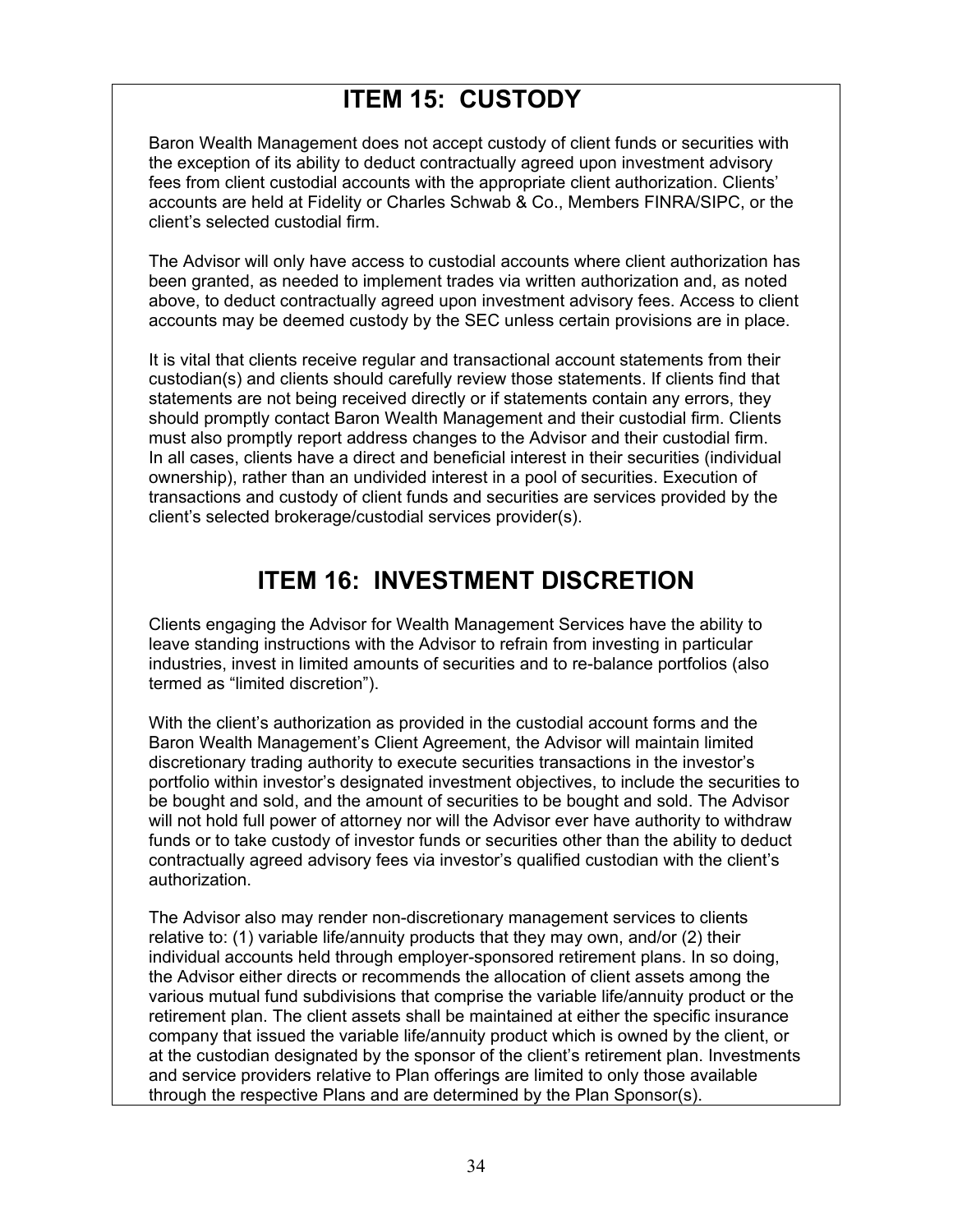### **ITEM 17: VOTING CLIENT SECURITIES (PROXIES)**

Clients retain the authority to vote proxies. The Advisor will not take action with respect to any securities or other investments that become the subject of any legal proceedings, including bankruptcies. Since the Advisor does not vote proxies, its policy is to not provide consultations relating to proxy issues.

### **ITEM 18: FINANCIAL INFORMATION**

#### **A. BALANCE SHEET**

Baron Wealth Management does not require nor solicit prepayment of more than \$1200 in fees per client, six months or more in advance of services and therefore is not required to include a balance sheet with this brochure.

#### **B. FINANCIAL CONDITIONS REASONABLY LIKELY TO IMPAIR THE ADVISOR'S ABILITY TO MEET CONTRACTUAL COMMITMENTS TO CLIENTS**

Neither Baron Wealth Management nor its management has any financial conditions that are reasonably likely to impair its ability to meet contractual commitments to clients.

#### **C. BANKRUPTCY PETITIONS IN PREVIOUS TEN YEARS**

Baron Wealth Management has never been party to a bankruptcy.

## **PRIVACY POLICY**

As an SEC regulated Registered Investment Advisor, Baron Wealth Management is covered under the definition of a "financial institution" in the Federal Gramm-Leach-Bliley Act (the "*Act*"). The Advisor is therefore subject to Act as well as the rules of privacy imposed on Investment Advisors under the SEC's Regulation S-P (the "Privacy Rule").

Privacy of nonpublic personal information is an issue that the staff of Baron Wealth Management takes seriously. To maintain compliance with the Act and the Privacy Rule, every broker, dealer, investment company and investment Advisor is required to adopt policies and procedures reasonably designed to safeguard customer and consumer records and information. Baron Wealth Management has adopted a Privacy Policy to protect clients and consumers.

In its role as Investment Advisor, Baron Wealth Management routinely collects nonpublic personal information from clients and prospective clients. This information generally will include but is not limited to: